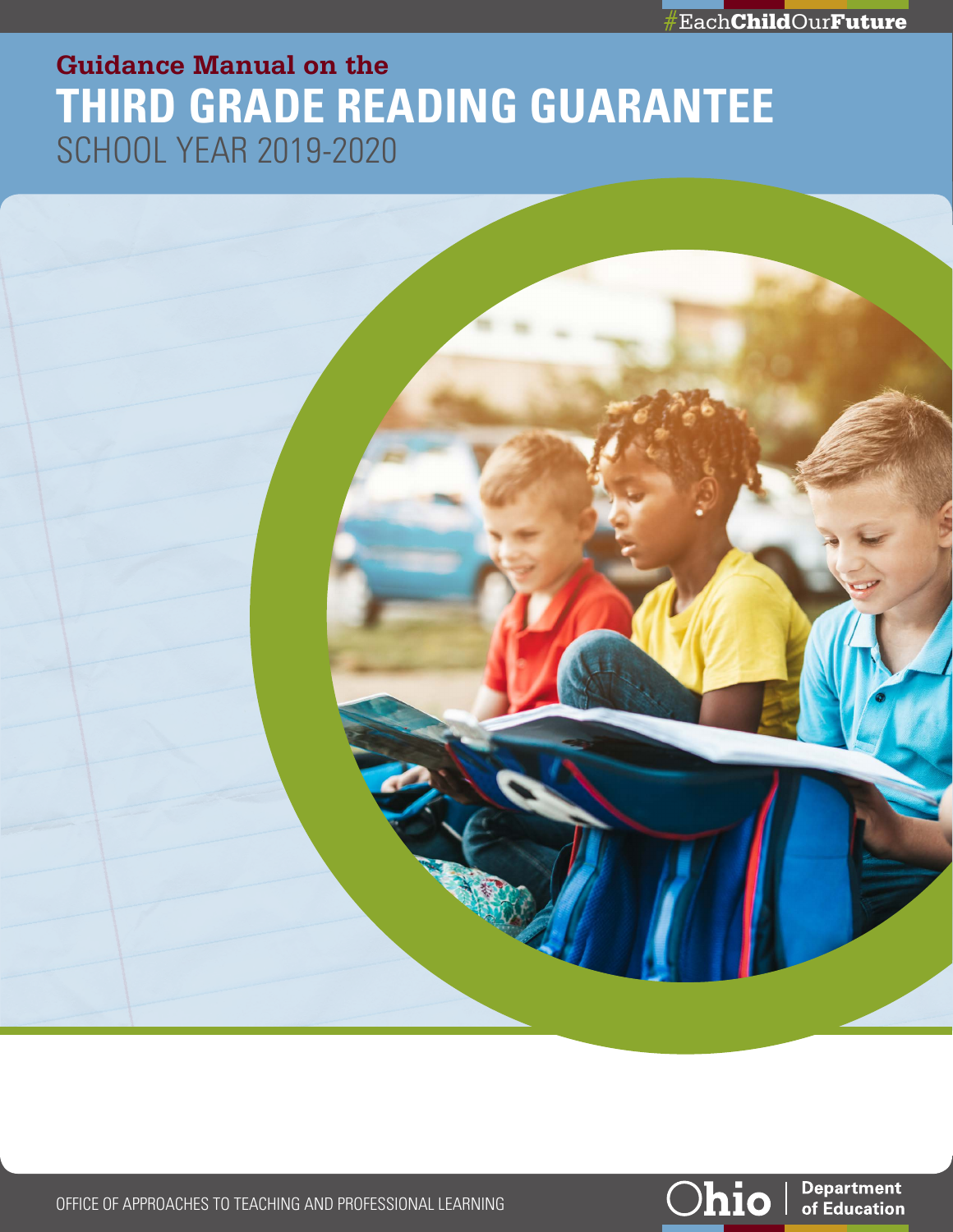The Ohio Department of Education created this guidance manual to help school districts, community schools and chartered nonpublic schools understand the requirements of the Third Grade Reading Guarantee and connect these requirements to research-based reading instruction practices. Each section, except for the Federal Funding, Data Reporting and Chartered Nonpublic Schools sections, is organized first by the Multi-Tiered System of Support (MTSS) researchbased practice and, second, the Requirements under the Third Grade Reading Guarantee. Only practices outlined under the headings "Requirements under the Third Grade Reading Guarantee" are required by state law.

The Department also created web resources for administrators, educators and parents. To view them, go to the [Ohio](http://education.ohio.gov/Topics/Learning-in-Ohio/Literacy/Ohio-s-Literacy-Toolkits)  [Literacy page](http://education.ohio.gov/Topics/Learning-in-Ohio/Literacy/Ohio-s-Literacy-Toolkits) or visit the [Department's website](http://education.ohio.gov) and search literacy toolkit. To see the law regarding Ohio's Third Grade Reading Guarantee for public school districts and community schools, go to [Ohio Revised Code 3313.608.](http://codes.ohio.gov/orc/3313.608v2) For the Third Grade Reading Guarantee law regarding chartered nonpublic schools, go to [ORC 3301.163.](http://codes.ohio.gov/orc/3301.163)

#### **Revision History**

The revision history of this manual offers a means for readers to navigate easily to points in a section that contain updates from the previous year's manual. Minor changes, such as formatting and grammar corrections, are not noted.

| Page(s)   | <b>Description</b>                                                                                              |
|-----------|-----------------------------------------------------------------------------------------------------------------|
| $5-6$     | Updated list of approved reading diagnostic assessments for the 2019-2020 school year.                          |
| 12        | Grade 3 English language arts test promotion score and reading subscore update for the 2019-2020<br>school year |
| 17        | Clarification of Third Grade Reading Guarantee teacher qualifications.                                          |
| $25 - 26$ | Updated guidance for Chartered Nonpublic Schools and Assessments for Scholarship Students.                      |

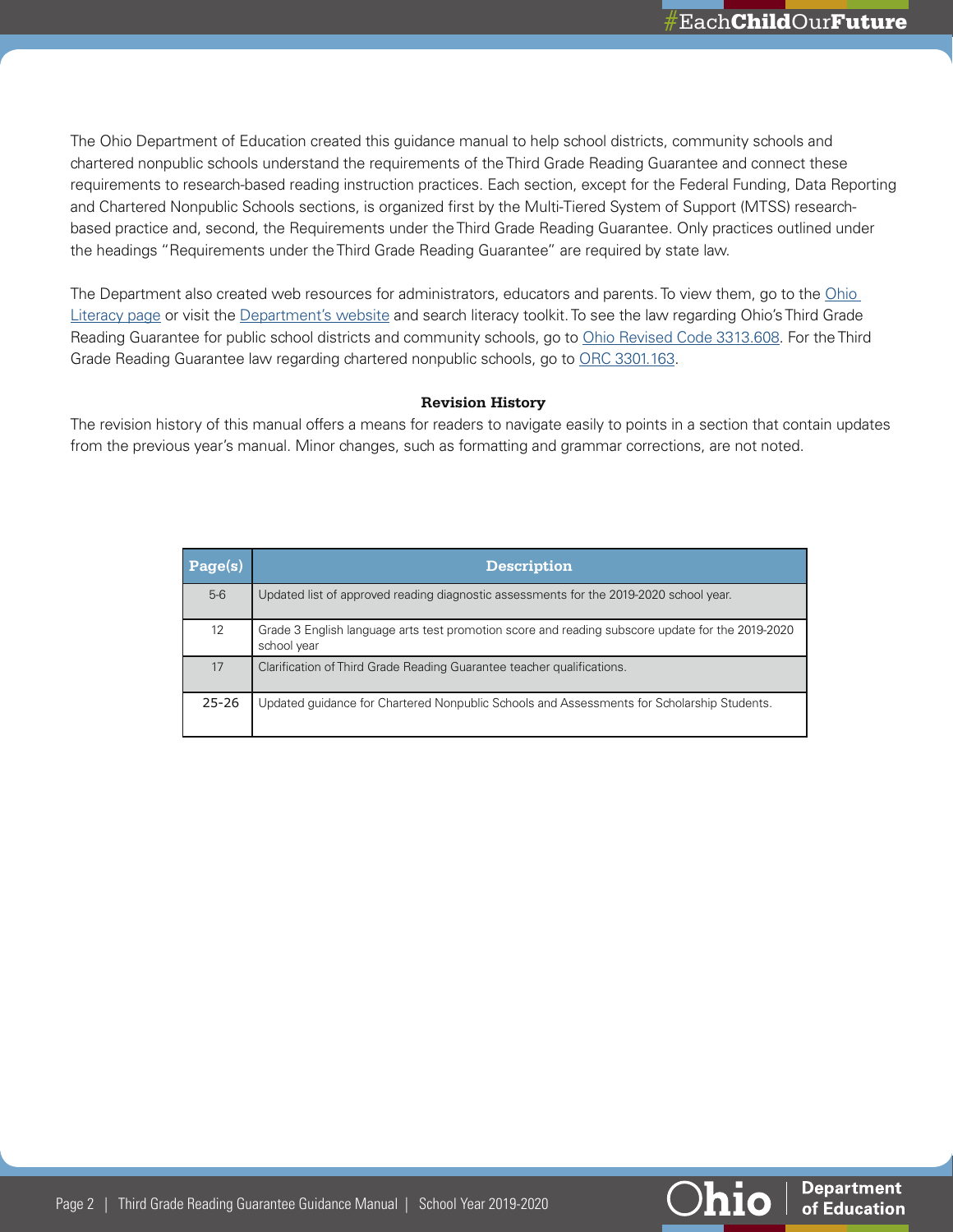# **Table of Contents:**

| • Multi-Tiered System of Support - Focus: Assessment                                                                                               |
|----------------------------------------------------------------------------------------------------------------------------------------------------|
| • Requirements under the Third Grade Reading Guarantee                                                                                             |
|                                                                                                                                                    |
| • Multi-Tiered System of Support - Focus: Assessment                                                                                               |
| • Requirements under the Third Grade Reading Guarantee                                                                                             |
|                                                                                                                                                    |
| • Multi-Tiered System of Support - Focus: Tiered Research Based Instruction, Increasing Intensity of Instruction and<br><b>Progress Monitoring</b> |
| • Requirements Under the Third Grade Reading Guarantee                                                                                             |
|                                                                                                                                                    |
| • Multi-Tiered System of Support - Focus: Intensive Intervention                                                                                   |
| • Requirements Under the Third Grade Reading Guarantee                                                                                             |
|                                                                                                                                                    |
| • Multi-Tiered System of Support - Focus: Secondary Application                                                                                    |
| • Requirements Under the Third Grade Reading Guarantee                                                                                             |
|                                                                                                                                                    |
| • Multi-Tiered System of Support - Focus: Supporting Teachers in Providing Research Based Reading Instruction                                      |
| • Requirements Under the Third Grade Reading Guarantee                                                                                             |
|                                                                                                                                                    |
| • Multi-Tiered System of Support - Focus: Students with Disabilities                                                                               |
| • Requirements Under the Third Grade Reading Guarantee                                                                                             |
|                                                                                                                                                    |
|                                                                                                                                                    |
|                                                                                                                                                    |
|                                                                                                                                                    |

# *Frequently Asked Questions*

[Why doesn't a student's reported "on-track/not on-track" status change in EMIS if the student demonstrates during the](#page-7-0)  school year that he or she is reading on grade level, either through another administration of the reading diagnostic or by [showing proficiency on the fall administration of the grade 3 English language arts test?](#page-7-0)

[What is the difference between "research-derived" and "research-supported" instructional practice?](#page-8-1)

[Why is it essential, and required in the Third Grade Reading Guarantee law, to provide retained third grade students with](#page-11-1)  [intensive intervention?](#page-11-1)

When a student's reading plan does not meet all the requirements of a reading improvement and monitoring plan, how [should the interventions be reported in EMIS?](#page-23-0)



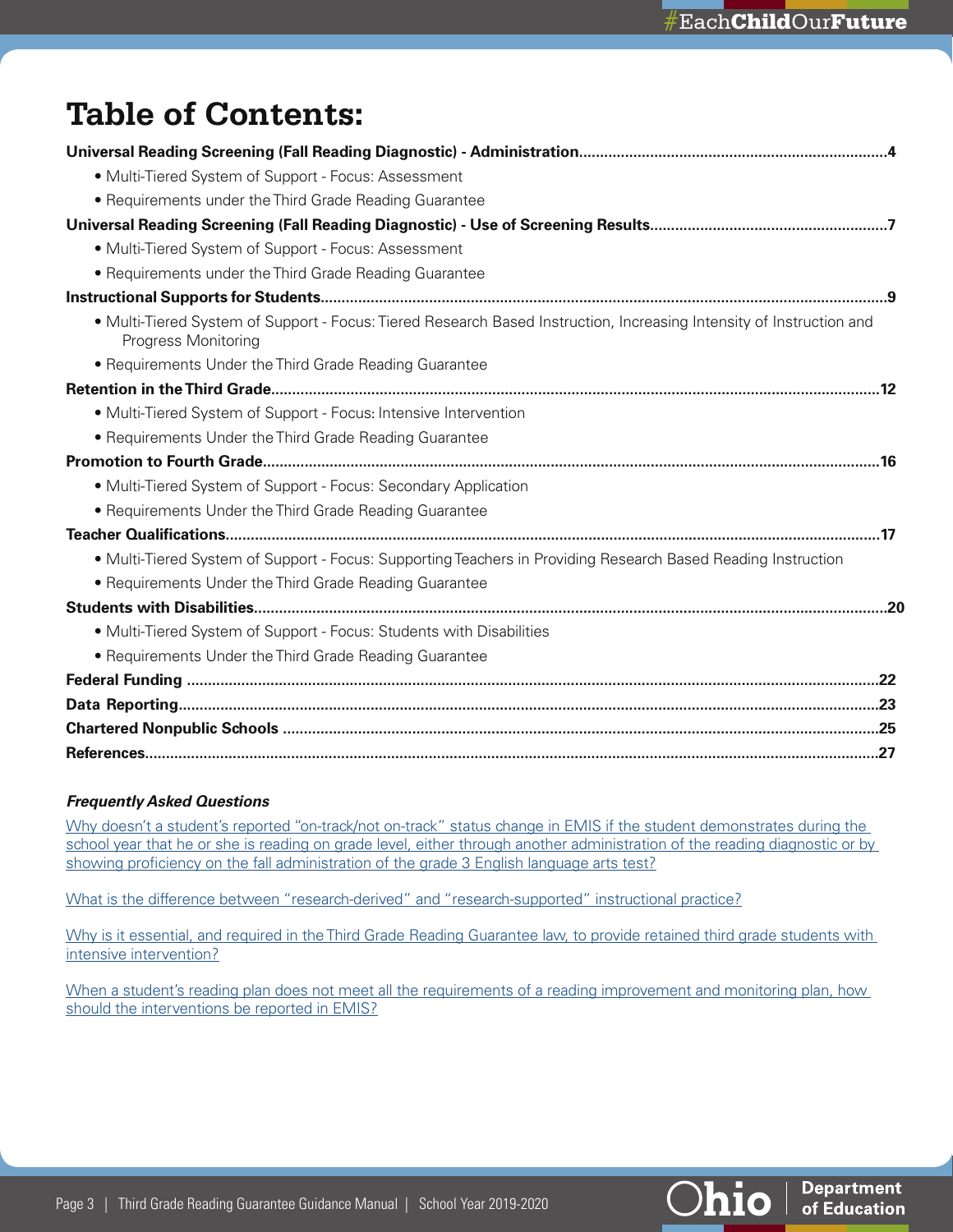**Department** 

of Education

**hio** 

# <span id="page-3-0"></span>**Universal Reading Screening (Fall Reading Diagnostic) - Administration**



#### **MULTI-TIERED SYSTEM OF SUPPORT - FOCUS: ASSESSMENT**

A school does screening at the beginning of the school year and sometimes repeats it two to three times throughout the school year to identify or predict students who may be at risk for poor learning outcomes. Universal screening assessments, also called benchmark assessments, are typically brief, conducted with all students at a grade level, and followed by additional testing or short-term progress monitoring to verify students' risk status ([Center on Response to Intervention\)](http://rti4success.org/).

More information on universal screening, including links to the research supporting the practice, related professional development and reviews of screening tools, is available in [Ohio's Early Literacy Toolkit](http://education.ohio.gov/Topics/Learning-in-Ohio/Literacy/Ohio-s-Literacy-Toolkits/District-School-and-Teacher-Support-Toolbox).

#### **REQUIREMENTS UNDER THE THIRD GRADE READING GUARANTEE**

**\*Important note regarding terminology used in Ohio law**: The term "reading diagnostic," when expressed in Ohio law as a requirement for all students, describes the research-based practice of reading screening. This section of the guidance manual will use the term "reading diagnostic," since it is language used in Ohio Revised Code.

Districts and schools must adopt policies and procedures for annually assessing the reading skills of each student in grades K-3. Each year, districts and schools must administer the reading diagnostic by Sept. 30 for grades 1-3 and Nov. 1 for kindergarten.

Every district can administer a reading diagnostic from the state-approved list or use the [state-developed diagnostic,](http://education.ohio.gov/Topics/Testing/Diagnostic-Assessments/New-Diagnostic-Assessments-List) regardless of district or school-level performance. If the reading assessment currently being used is not on the stateapproved list, it cannot fulfill this screening requirement. This does not restrict the use of the assessment during the remainder of the year to inform instruction or monitor reading progress.

The results of the Sept. 30 and Nov. 1 reading diagnostic determine whether a child is *on-track* or *not on-track* in reading. A child is *on-track*, or reading at or above grade level, at the beginning of each grade if the child is reading at the level set by Ohio's Learning Standards for the end of the *previous* grade. For example, a third-grader is *on-track* in reading if the child's fall reading diagnostic shows that he or she is reading at least at the level expected at the end of grade 2. A student is *not on-track*, or reading below grade level, if he or she is not reading at least at the level set by Ohio's Learning Standards for the end of the previous grade.

Below are the reading diagnostic options districts may use to meet the deadlines set by the Third Grade Reading Guarantee:

| For the 2019-2020 School Year                                                                                               |                                                                                                                           |  |  |
|-----------------------------------------------------------------------------------------------------------------------------|---------------------------------------------------------------------------------------------------------------------------|--|--|
| Reading screening options to meet the Sept. 30<br><b>Grade Level</b><br>deadline for grades 1-3 and Nov. 1 for kindergarten |                                                                                                                           |  |  |
| Kindergarten                                                                                                                | • KRA Language and Literacy area<br>• Department Kindergarten Screener<br>• Comparable Tool from Department-approved list |  |  |
| Grade 1                                                                                                                     | • Department Grade 1 Screener<br>• Comparable Tool from Department-approved list                                          |  |  |
| Grade 2                                                                                                                     | • Department Grade 2 Screener<br>• Comparable Tool from Department-approved list                                          |  |  |
| Grade 3                                                                                                                     | • Department Grade 3 Screener<br>• Comparable Tool from Department-approved list                                          |  |  |

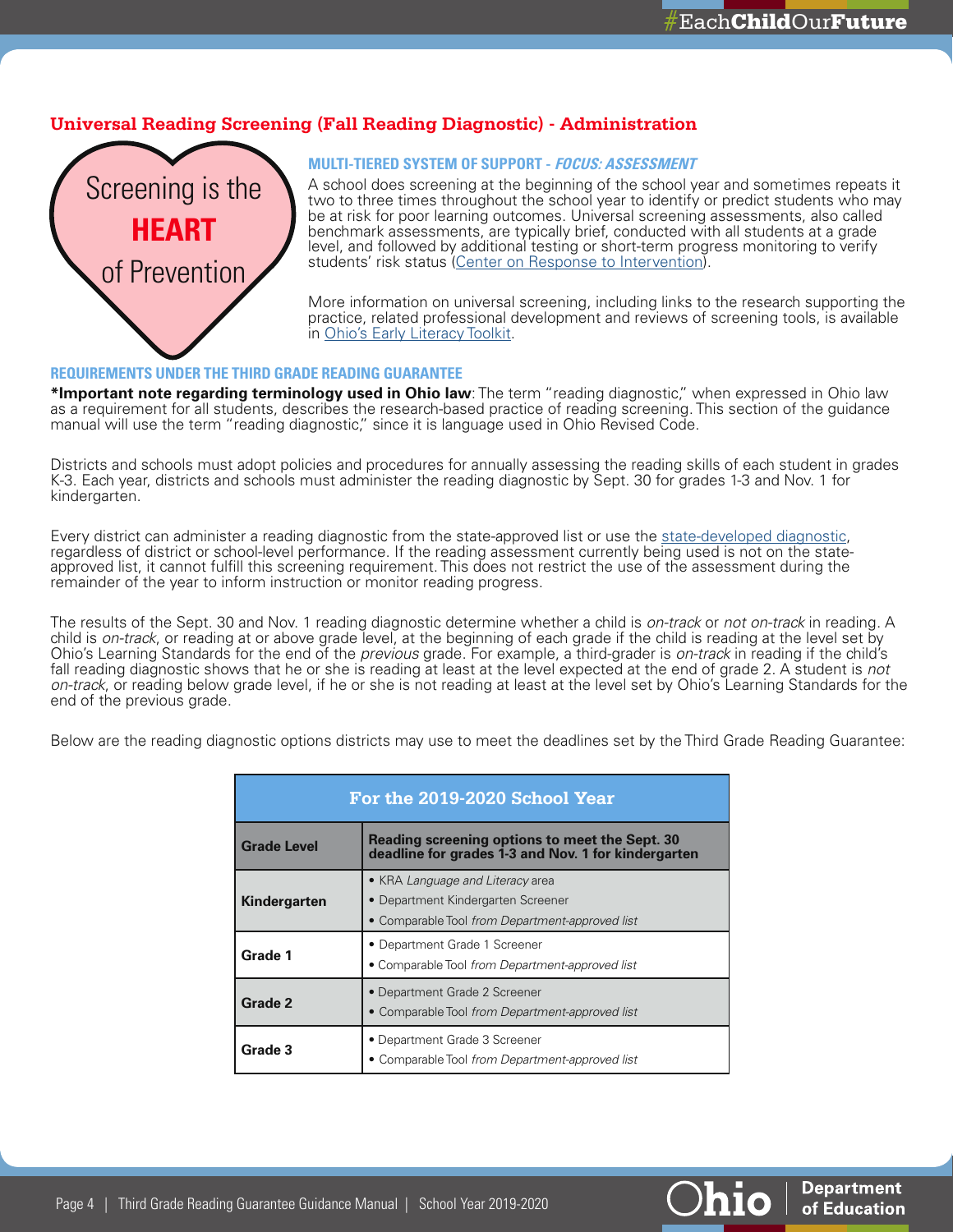**Department** 

of Education

hio

#### **KINDERGARTEN READINESS ASSESSMENT**

Public school districts and community schools must administer the Kindergarten Readiness Assessment (KRA) to **all**  first-time kindergarten students. The KRA Language and Literacy area may be used to meet the requirement of a reading diagnostic for the Third Grade Reading Guarantee. If a district uses the KRA Language and Literacy area for the Third Grade Reading Guarantee, the district must administer it by Nov. 1. The Language and Literacy area cut score for *on-track* in reading is 263 (scaled-score) and above. If a student scores 262 or less on the Language and Literacy area, the child is *not on-track* for reading on grade level. This score is for the Language and Literacy sub score only, not the composite score.

Districts will be required to submit both KRA and reading diagnostic results through the Education Management Information System (EMIS). If a district uses the Language and Literacy area of the KRA to meet the reading diagnostic requirement for the Third Grade Reading Guarantee, the district will report the *on-track or not on-track* status based on this area of the KRA. The district will then report the results of the assessment in EMIS for the KRA. More information on the [KRA](http://education.ohio.gov/Topics/Early-Learning/Kindergarten/Ohios-Kindergarten-Readiness-Assessment) is available on the Department's website.

#### **STATE-APPROVED COMPARABLE TOOLS FOR READING SCREENING**

The table below represents the 2019-2020 list of state-approved comparable tools for reading screening. The state may revisit the list annually, and it is limited by vendors voluntarily applying to be placed on this list. The *on-track/not on-track*  scores for each approved vendor assessment are located on the vendor's submitted, publicly available summary on the Department [website](http://education.ohio.gov/Topics/Learning-in-Ohio/Literacy/Third-Grade-Reading-Guarantee/Third-Grade-Reading-Guarantee-District-Resources/Reading-Diagnostic-Assessments).

Districts are expected to use the vendor-supplied *on-track/not on-track* scores as a minimum standard when reporting this information to the Department. If a test appears on both the Ohio Department of Education's approved list for comparable reading screeners and the multiple measures of student growth, it can fulfill both purposes.

| <b>Vendor</b>                                                                     | <b>Assessment</b>                                         | <b>Approved Grade</b><br><b>Levels</b> |
|-----------------------------------------------------------------------------------|-----------------------------------------------------------|----------------------------------------|
| <b>Amplify Education, Inc.</b>                                                    | mCLASS: DIBELS Next                                       | $K-3$                                  |
| <b>Curriculum Associates, LLC</b>                                                 | <i>i-Ready Diagnostic</i>                                 | $K-3$                                  |
| Center on Teaching and Learning, University of<br>Oregon (AKA DIBELS Data System) | <b>DIBELS Next</b>                                        | $K-3$                                  |
| Center on Teaching and Learning, University of<br>Oregon (AKA DIBELS Data System) | <b>DIBELS 8th Edition</b>                                 | $K-3$                                  |
| <b>Dynamic Measurement Group</b>                                                  | Acadience Reading K-6 (also published as DIBELS Next)     | $K-3$                                  |
| <b>Northwest Evaluation Association (NWEA)</b>                                    | Measures of Academic Progress (MAP) for Reading           | $K-3$                                  |
| NCS Pearson, Inc., through the Clinical<br><b>Assessment Division</b>             | aimswebPlus                                               | $K-3$                                  |
| <b>Voyager Sopris Learning, Inc.</b>                                              | <b>DIBELS Next</b>                                        | $K-3$                                  |
| <b>Renaissance Learning, Inc.</b>                                                 | <b>STAR Reading</b>                                       | $1 - 3$                                |
| Renaissance Learning, Inc.                                                        | <b>STAR Early Literacy</b>                                | $K-3$                                  |
| Riverside Insights (formerly Houghton Mifflin Harcourt)                           | Iowa Assessments Forms E/F/G                              | $K-3$                                  |
| <b>Lexia Learning Systems, LLC</b>                                                | Lexia RAPID Assessment                                    | $K-3$                                  |
| <b>Istation</b>                                                                   | Istation's Indicators of Progress Early Reading (ISIP ER) | $K-3$                                  |

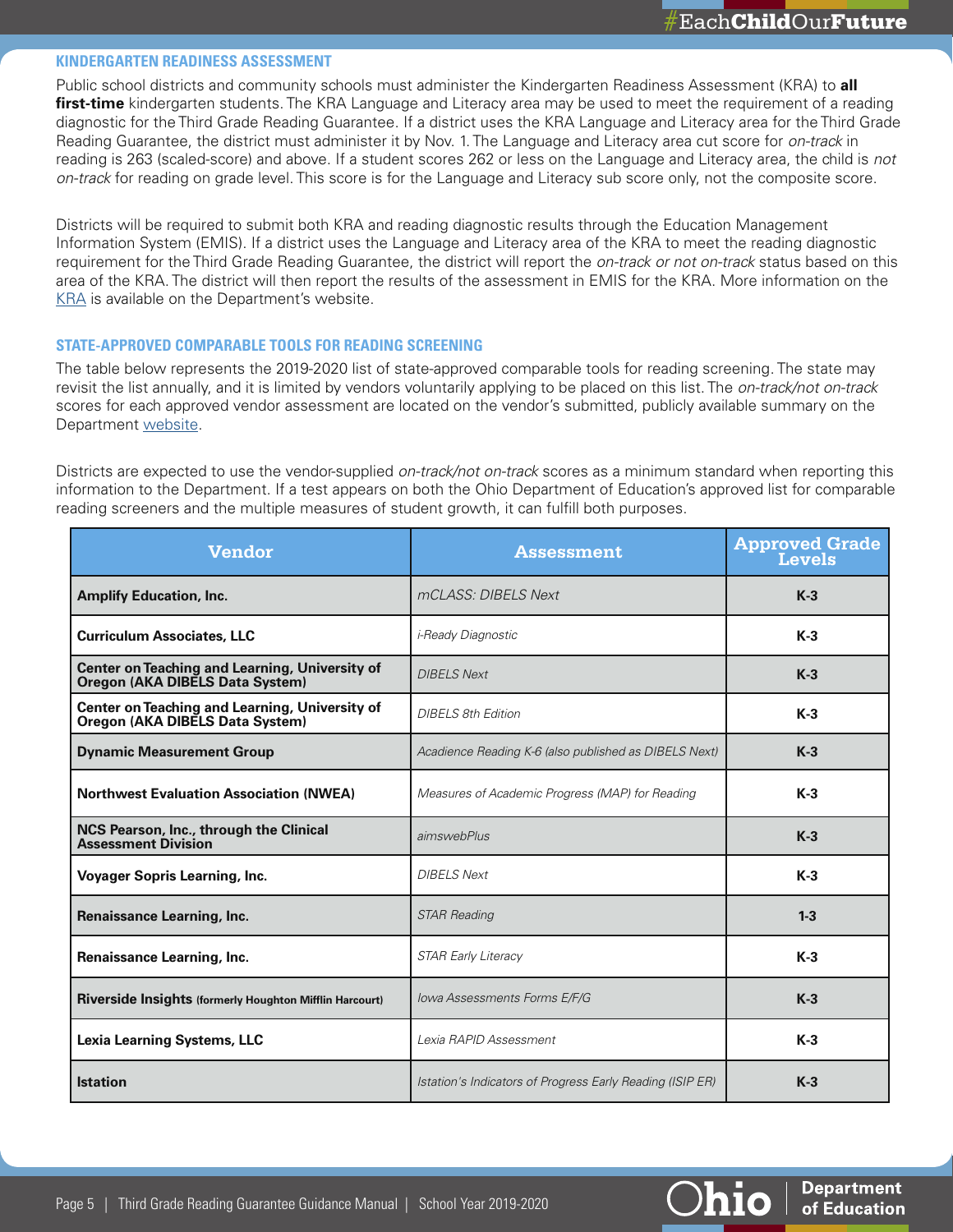#### **TRANSFER STUDENTS IN K-3**

#### **No known reading diagnostic:**

If a student transfers to the district, or to a different school within the district, and has not been given an approved reading diagnostic in the current school year by the district or school the student previously attended, the board of education of each city, local and exempted village school district must administer the reading diagnostic within 30 days after the date of transfer.

The new district or building must give the same reading diagnostic it administered to other students for the Third Grade Reading Guarantee. The KRA is the exception to this, because schools cannot administer the KRA after Nov. 1. In that case, districts and schools must provide a different reading diagnostic for kindergarteners enrolling after Nov. 1.

If the district or school to which the student transfers cannot determine whether the student has been administered an approved reading diagnostic in the current school year, the district or school must administer a reading diagnostic to the student.

If a transferred student scores *not on-track* on a diagnostic, the district or school must develop a reading improvement and monitoring plan within 60 days of receiving the results of that student's reading diagnostic.

If a student transfers **near the beginning of the year**, the district or school has the longer of these options to give the reading screener:

- Thirty days; or
- The number of days remaining until the diagnostic deadline.

If a student enrolls in a district with **fewer than 30 calendar days remaining in the school year**, the school is not required to administer the reading diagnostic to this student.



**Department** 

of Education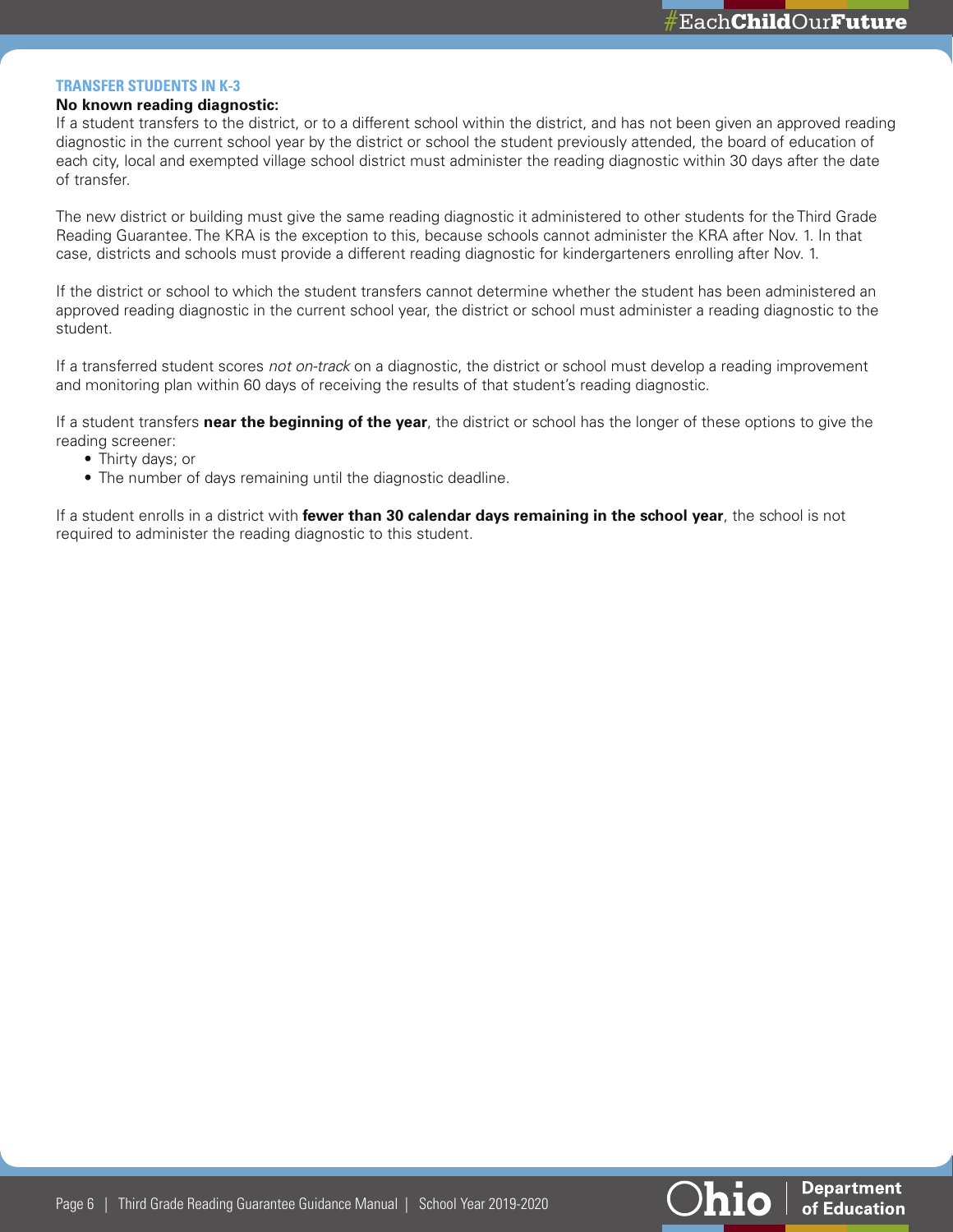#### <span id="page-6-0"></span>**Student completed a reading diagnostic at previous school:**

If a student transfers at any point during the school year having taken a reading diagnostic administered for the Third Grade Reading Guarantee, the receiving school may use that diagnostic's *on-track/not on-track* results. The school also may reassess the student using the reading diagnostic the school administered to other students for the Third Grade Reading Guarantee. The school may base a new reading improvement and monitoring plan on these results.

Schools must honor the previous school's reading improvement and monitoring plan if the child's parent or guardian wants it to continue. Modifications to the plan can occur for a transfer student if:

- The process for modification in the plan allows for a change:
- The parent or guardian of the student requests or consents to the change; or
- The school reassesses the student using the reading diagnostic it administered to other students for the Third Grade Reading Guarantee.

# **Universal Reading Screening (Fall Reading Diagnostic) - Use of Screening Results**

# Screening is the **HEART**  of Prevention

**MULTI-TIERED SYSTEM OF SUPPORT - FOCUS: ASSESSMENT**

**Individual Student Data:** The primary goal of screening is to accurately identify students who are at risk for poor learning outcomes. This is why it is important that screening measures are valid, reliable and produce the least amount of false negative and false positive results. A false negative result occurs when a child is identified as not at risk but in fact is at risk. A false positive occurs when a child is identified at risk but in fact is not at risk.

Once a student is identified by a screener as at risk, additional diagnostic, performance or other observation data may need to be collected to determine the student's academic need in a specific component of reading. The school then applies instructional decision rules to match the student with the right instructional strategies.

**School and Grade-Level Data:** Screening data at the school and grade levels allow for instructional decision-making, provide evidence of curriculum effectiveness and can inform measurable school improvement goals.

**District-Level Data:** Screening data can reflect evidence of curriculum effectiveness across schools and grade levels, show effectiveness of Multi-Tiered System of Supports (MTSS) or Response to Intervention (RTI) structures in a district and inform continuous improvement decisions.

Screening data also can provide a teacher, school and district with evidence of effectiveness of instruction. If the results of the screening data show that a large percentage of students are struggling, this might indicate the instruction or curriculum might not be effective or may not have been in one or more previous school years ([Center on Response to Intervention\)](https://rti4success.org/video/implementer-series-using-screening-data-decision-making).

#### **REQUIREMENTS UNDER THE THIRD GRADE READING GUARANTEE**

**\*Important note regarding terminology used in Ohio law**: The term "reading diagnostic," when expressed in Ohio law as a requirement for all students, describes the research-based practice of reading screening. This section of the guidance manual will use the term "reading diagnostic," since it is language used in Ohio Revised Code.

### **FOR K-3 STUDENTS WHO ARE NOT ON-TRACK**

If the reading diagnostic shows that a student is not on-track (is reading below grade level), schools must communicate the following, as soon as possible and in writing, to the parents:

- Notice that their child is not reading on grade level;
- A description of current services the student is receiving;
- A description of proposed supplemental instructional services;
- Notice that Ohio's grade 3 English language arts test is not the sole factor determining promotion; and
- Notice that unless the student reaches the appropriate level of reading competency by the end of grade 3, the student will be retained, unless he or she is exempt. (Note: Even if a student is exempt from retention, all other requirements of the Third Grade Reading Guarantee apply.)

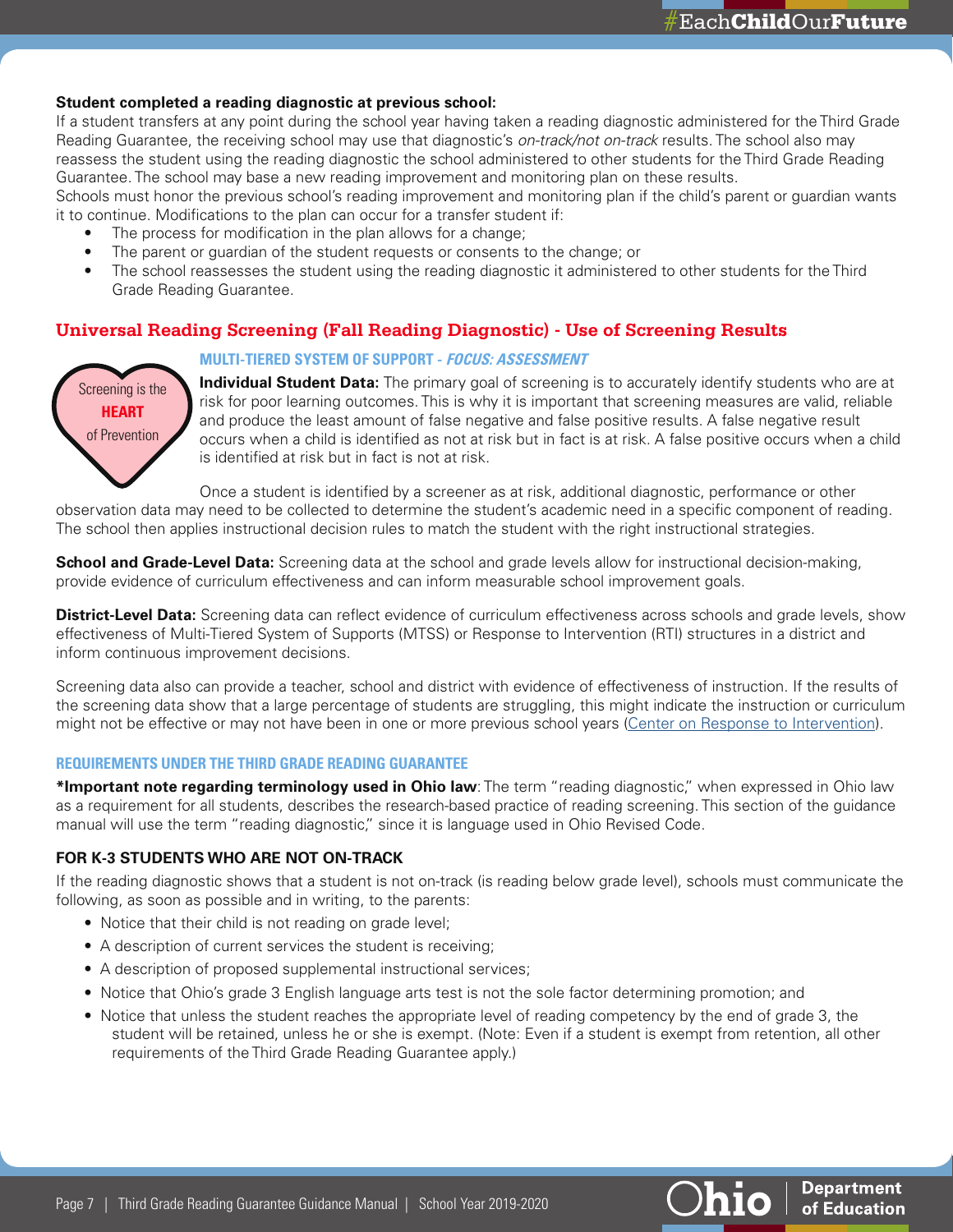### **The Department encourages districts and schools to make every effort to communicate with parents in person or by phone before sending written notification.**

For each student who is *not on-track* (is reading below grade level), the school also must:

- Administer any necessary informal or formal diagnostic assessments to determine the instructional needs of the student;
- Immediately provide reading instruction and/or intervention using research-based reading strategies that have been shown to be successful in improving reading among low-performing readers and are targeted at the student's identified reading deficiencies; and
- Develop a reading improvement and monitoring plan within 60 days of receiving the student's diagnostic result.

# **FOR K-3 STUDENTS WHO ARE ON-TRACK**

Schools may electively place students who are on-track on reading improvement and monitoring plans if there is **evidence of a reading deficiency** and they decide these students need additional help with reading. If a school electively places an on-track student on a reading improvement and monitoring plan, it must meet all the requirements of a reading improvement and monitoring plan, [including reporting requirements.](#page-22-0)

### **A CHANGE IN A STUDENT'S NOT ON-TRACK STATUS**

If a student is *not on-track* based on the fall reading diagnostic, that student officially will be not on-track and on a reading improvement and monitoring plan until the student scores on-track on the following school year's reading diagnostic or scores proficient (700) or higher on Ohio's grade 3 English language arts test. A student's reported on-track/not on-track status in EMIS must be based only on the outcome of the required fall reading diagnostic.

If a student in grades 1-3 is not on-track by Sept. 30, or by Nov. 1 for a student in kindergarten, but scores on-track on a reading assessment during the same school year, the school may revise the student's reading improvement and monitoring plan based on the new test results. In other words, if the school benchmarks all students three times a year and the student scores on-track on the winter or spring assessment, the school may revise the student's reading improvement and monitoring plan based on the new test results. However, the plan cannot be terminated and no change is made to the student's not on-track status in EMIS for the current school year.

<span id="page-7-0"></span>**Frequently asked question:** Why doesn't a student's reported *on-track/not on-track* status change in EMIS if the student demonstrates during the school year that he or she is reading on grade level (either through another administration of the reading diagnostic or by demonstrating proficiency on the fall administration of the grade 3 English language arts test)?

#### **Answer:**

- 1. This information is collected in the Reading Diagnostic field of EMIS. State law requires districts to administer the reading diagnostic to students by Sept. 30 in grades 1-3 and by Nov. 1 for kindergarten. If the results of a different test administration are entered in this reporting field, the data no longer represents the required assessment. More information on how to report the results of the reading diagnostic is available in the [EMIS Manual](http://education.ohio.gov/Topics/Data/EMIS/EMIS-Documentation/Current-EMIS-Manual).
- 2. The data submitted in the Reading Diagnostic field of EMIS is used for the Improving At-Risk K-3 Readers component and measure on the Ohio School Report Cards.
	- o This measure compares the reading diagnostic field from year to year. Districts and schools must report each student's on-track/not on-track status each year according to the requirements in the Third Grade Reading Guarantee law and guidance in the EMIS manual to make sure the calculation is accurate and the district or school receives full credit in the measure for students that move from not on-track in year one to on-track in year two.
	- o The Department's [website](http://education.ohio.gov/Topics/Data/Report-Card-Resources/Improving-At-Risk-K-3-Readers) contains more information on how the Improving At-Risk K-3 Readers component and measure are calculated.



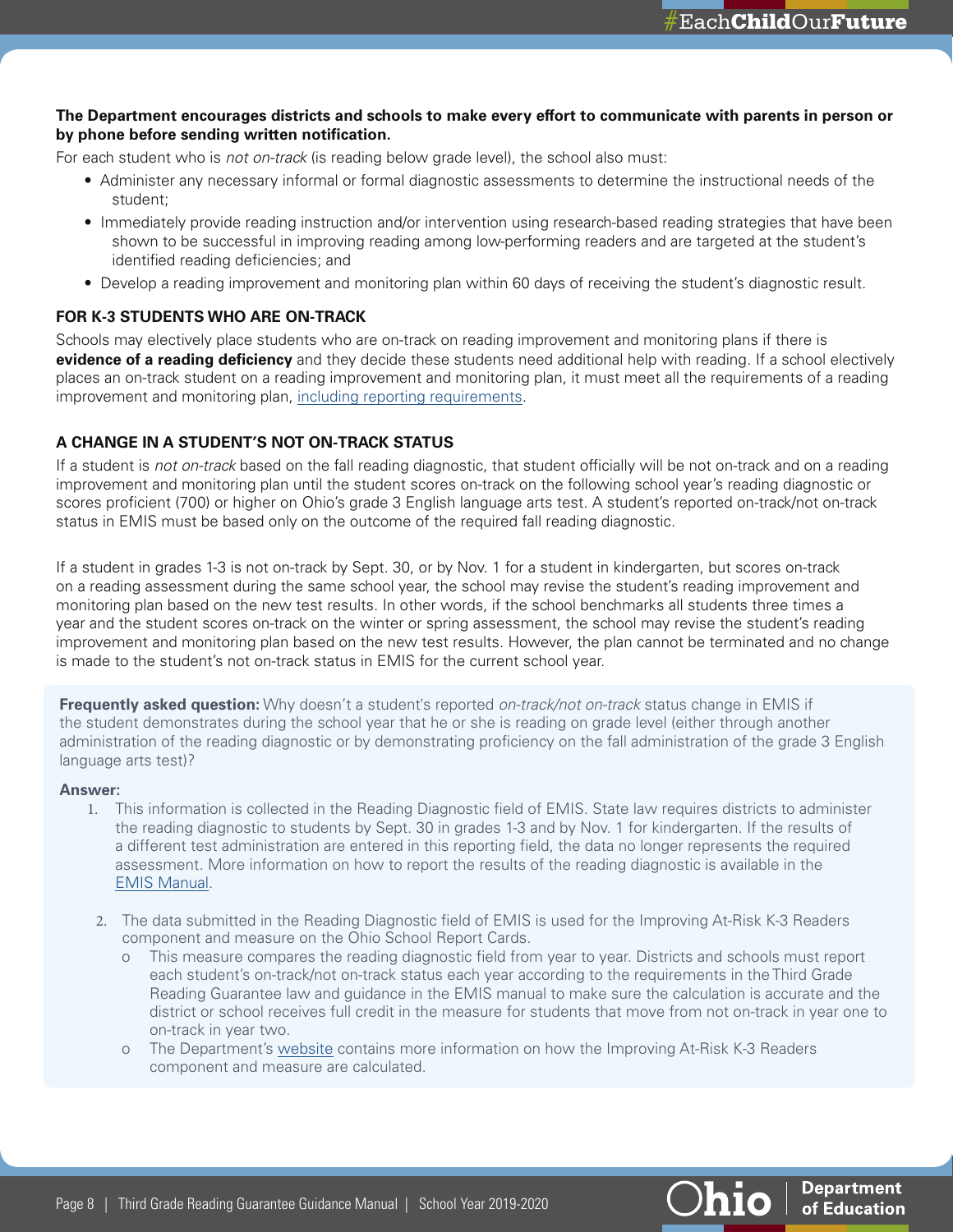# <span id="page-8-0"></span>**Instructional Supports for Students**

**MULTI-TIERED SYSTEM OF SUPPORT - FOCUS: TIERED, RESEARCH-BASED INSTRUCTION, INCREASING INTENSITY OF INSTRUCTION AND PROGRESS MONITORING**

### **RESEARCH-BASED READING INSTRUCTION**

Research-based reading instruction includes:



**Explicit instruction:** The words and actions of the teacher are unambiguous, direct and visible, making it clear what students are to do and learn. Nothing is left to guesswork (Florida Center for Reading Research).

**Systematic instruction:** Establishes what will be taught and the order of instruction, building on the knowledge and skills a student must have to learn through a planned scope and sequence for all areas of reading (Florida Center for Reading Research).

<span id="page-8-1"></span>**Frequently asked question:** What is the difference between "research-derived" and "research-supported" instructional practice?

**Research-derived:** Content and methods are supported by previous empirical work, theory and general knowledge (Florida Center for Reading Research). For example, a curriculum may be based upon research on the five components of reading, however, the curriculum itself has never been the subject of research.

**Research-supported:** The strategy, program or curriculum has itself been the subject of peer-reviewed, independent research.

**WARNING:** Not all research-based reading instruction programs and interventions are created equal:

- Research-based does not necessarily mean the program is effective or will be effective for all students;
- Some research-derived programs will include both principles supported by research and principles not supported by research.

Resources to support a district's or school's selection of research-based reading instructional materials are available in [Ohio's Early Literacy Toolkit](http://education.ohio.gov/Topics/Learning-in-Ohio/Literacy/Ohio-s-Literacy-Toolkits/District-School-and-Teacher-Support-Toolbox).

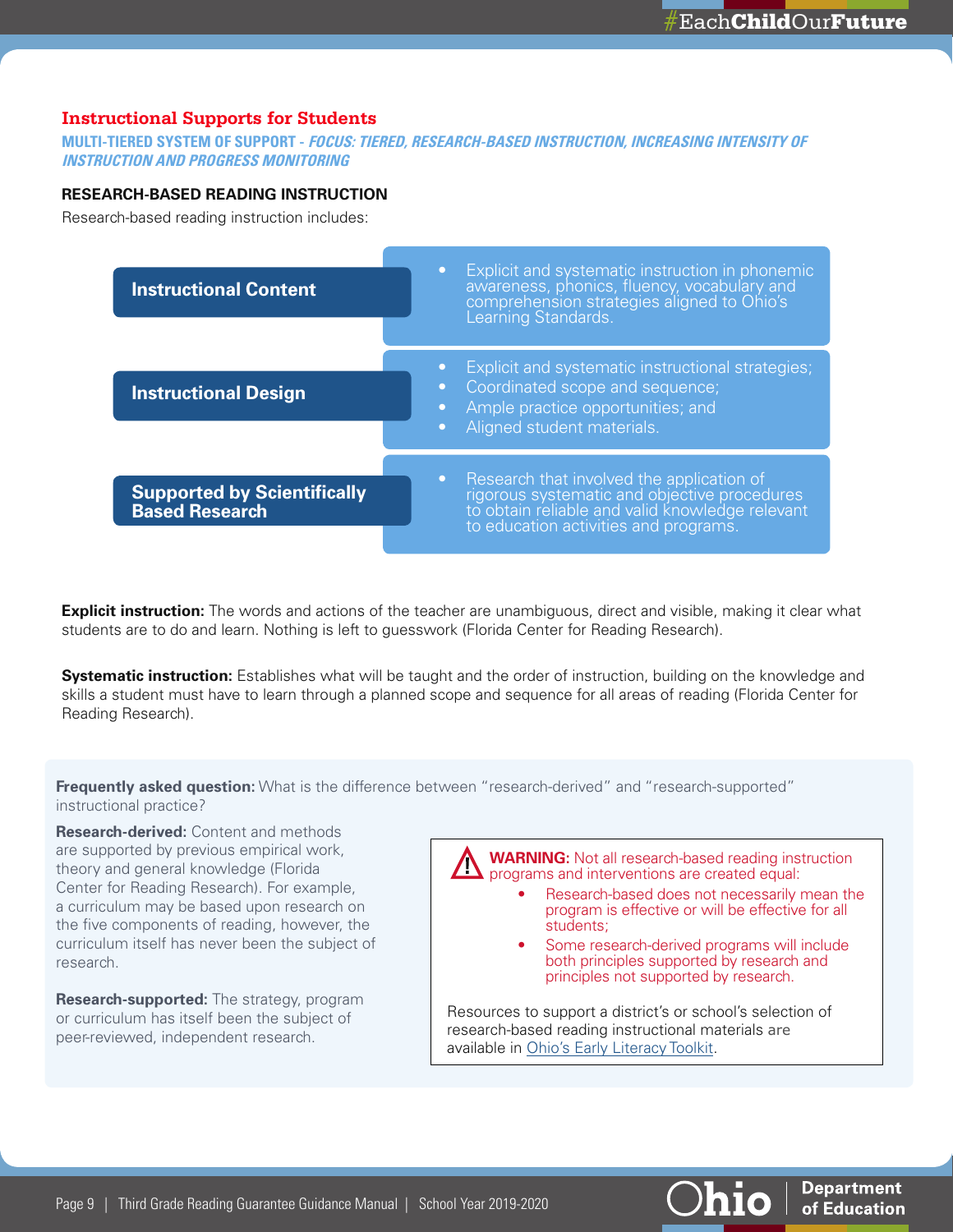# **THE THREE-TIER MODEL OF INSTRUCTION**

"The three-tier model [of instruction] is a model of **prevention**, linking scientifically based reading research to practice, assessment, and professional development" (Honig, Diamond & Gutlohn, 2013). With effective Tier 1 instruction and research-based instruction within all tiers, researchers estimate 95 percent of students can be taught to read at the proficient level (Mathes, et al. 2005).

The purpose of the three-tier model of instruction is to address reading difficulties as quickly as possible, not to keep students in intervention for multiple years (Kilpatrick, 2015). Each tier adds a level of intensity that is meant to accelerate the student's rate of learning. As a student responds positively to the instruction, the intensity is gradually faded. It is important to understand that movement within the tiers of instruction is fluid and data-based, and the tiers represent instruction and supports, not categories of students.

Below are descriptions of the three tiers of instruction referenced in this publication.

| Tier 1 Instruction: High-quality<br>research-based reading instruction,<br>including small group differentiation,<br>provided to all students. | <b>Tier 2 Instruction: Additional</b><br>research-based instruction<br>provided to students who are<br>at risk for reading failure or who<br>demonstrate reading difficulties.<br>This instruction is provided in<br>addition to Tier 1 instruction. | <b>Tier 3 Instruction:</b> More intensive level of research-based<br>instruction than provided in Tier 2 that is given only to<br>struggling students who need more intensive instruction<br>than that in Tier 2. This instruction is provided in addition to<br>Tier 1 instruction.<br>This description of Tier 3 instruction makes no<br>presumption about whether the instruction is delivered as<br>a general or special education service. |
|------------------------------------------------------------------------------------------------------------------------------------------------|------------------------------------------------------------------------------------------------------------------------------------------------------------------------------------------------------------------------------------------------------|-------------------------------------------------------------------------------------------------------------------------------------------------------------------------------------------------------------------------------------------------------------------------------------------------------------------------------------------------------------------------------------------------------------------------------------------------|
|------------------------------------------------------------------------------------------------------------------------------------------------|------------------------------------------------------------------------------------------------------------------------------------------------------------------------------------------------------------------------------------------------------|-------------------------------------------------------------------------------------------------------------------------------------------------------------------------------------------------------------------------------------------------------------------------------------------------------------------------------------------------------------------------------------------------------------------------------------------------|

*(Kilpatrick, 2015)*

# **INTENSITY OF INSTRUCTION**

### **INCREASING INTENSITY OF INSTRUCTION**

Increasing intensity is characterized by adjusting factors, based on data, to target a student's needs. Strategies for increasing intensity include, but are not limited to, changes to group size, frequency, duration, changes to the instructional principles included in the instruction or changes to the type of feedback [\(National Center on Intensive Intervention\)](https://intensiveintervention.org/).

# **PROGRESS MONITORING**

Progress monitoring is used to:

- 1. Monitor a student's response to instruction to ensure instruction is accelerating the student's learning and closing the gap:
- 2. Identify students who are not making adequate progress; and
- 3. Compare different forms of instruction.

Research demonstrates that when progress monitoring tools are used to make instructional decisions, specifically curriculum-based measures, students learn more, teachers' decision-making improves and students are more aware of their own achievement ([Center on Response to Intervention\)](https://rti4success.org/video/implementer-series-using-screening-data-decision-making).

**Curriculum-Based Measure:** Curriculum-based measure, a type of curriculum-based assessment, is a measurement approach used to screen students or to monitor student progress in mathematics, reading, writing, spelling and other content areas. With curriculum-based measure, teachers and schools can assess individual responsiveness to instruction. When a student proves unresponsive to the instructional program, curriculum-based measure signals the team to revise the program. Curriculum-based measure is a distinctive form of curriculum-based assessment because of three additional properties: (1) Each curriculum-based measure test is an alternate form of equivalent difficulty; (2) Curriculumbased measures are overall indicators of competence in the target curriculum; and (3) Curriculum-based measure is standardized, with its reliability and validity well documented. These properties allow teachers and schools to look at student growth over time (Center on Response to Intervention).

Resources to support a district's or school's selection and use of strategies, tools and assessments for research-based reading instruction are available in [Ohio's Early Literacy Toolkit.](http://education.ohio.gov/Topics/Learning-in-Ohio/Literacy/Ohio-s-Literacy-Toolkits/District-School-and-Teacher-Support-Toolbox)

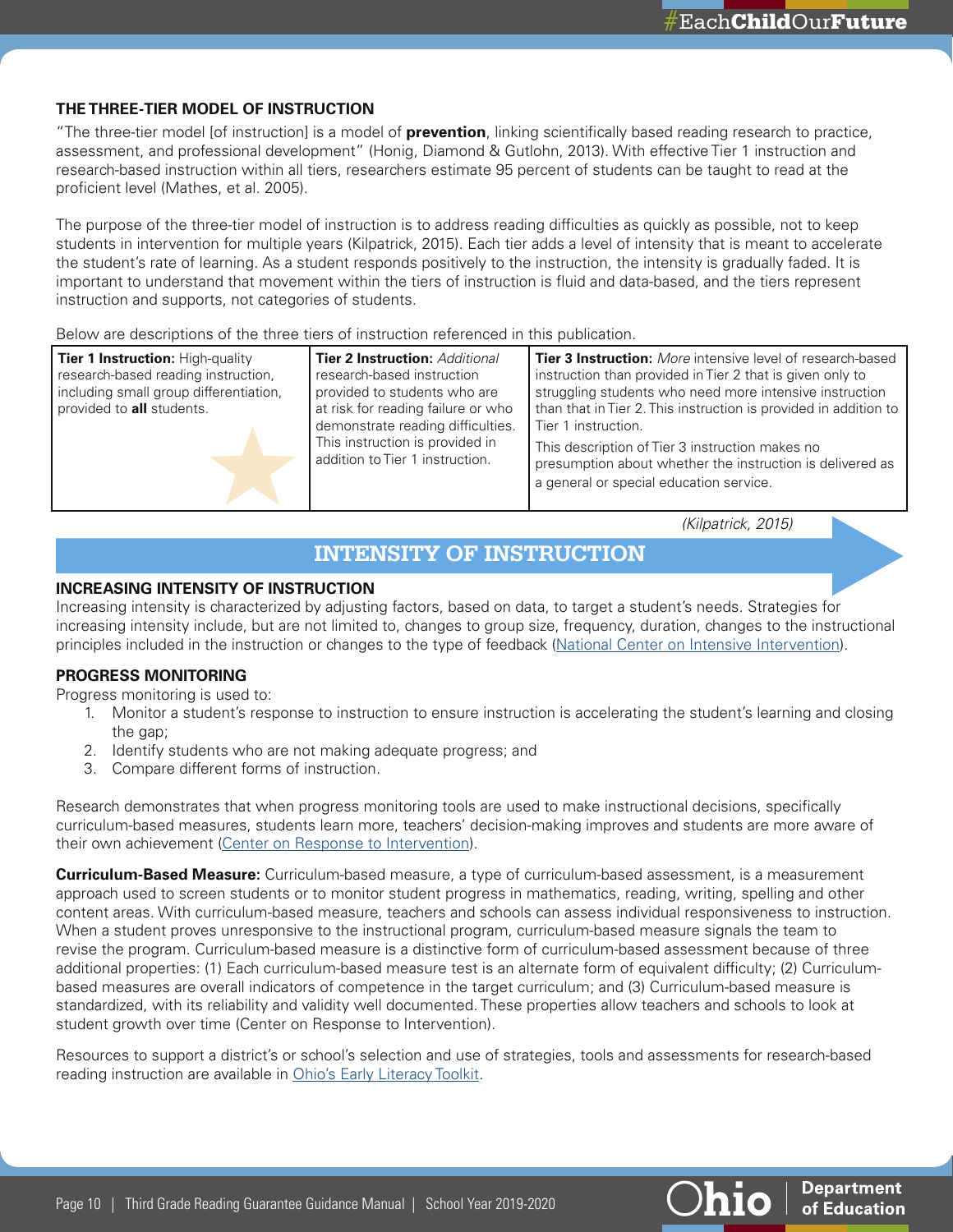#### **REQUIREMENTS UNDER THE THIRD GRADE READING GUARANTEE**

### **INSTRUCTION AND INTERVENTION**

All instruction and intervention required under the Third Grade Reading Guarantee must be research-based reading strategies that are successful in improving reading among low-performing readers and instruction targeted at the student's identified reading deficiencies. Any intervention or remediation services required by the guarantee must include intensive, explicit and systematic instruction.

### **READING IMPROVEMENT AND MONITORING PLANS**

Reading improvement and monitoring plans allow teachers and parents to work together to understand the student's reading deficiency and outline reading instruction and support. The instructional services selected for a student on a reading improvement and monitoring plan rely on the judgment of the student's teacher and parents.

[A template](http://education.ohio.gov/Topics/Learning-in-Ohio/Literacy/Third-Grade-Reading-Guarantee/Third-Grade-Reading-Guarantee-Teacher-Resources) for the reading improvement and monitoring plan is available on the Ohio Department of Education website at [education.ohio.gov](http://education.ohio.gov).

A school must create a reading improvement and monitoring plan, also known as a RIMP, for a student who is not ontrack (reading below grade level) within 60 days of receiving the reading diagnostic results. The district must involve the student's parent or guardian and the classroom teacher in developing the plan.

A reading improvement and monitoring plan must include:

- Identification of the student's specific reading deficiency;
- A description of proposed supplemental instruction services that will target the student's identified reading deficiencies;
- Opportunities for the student's parents or guardians to be involved in the instructional services;
- A process to monitor the implementation of the student's instructional services (progress monitoring);
- A reading curriculum during regular school hours that:
	- o Helps students read at grade level;
	- o Provides scientifically based and reliable assessment; and
	- o Provides initial and ongoing analysis of each student's reading progress.
- A statement that unless the student attains the appropriate level of reading competency by the end of grade 3, the student will be retained unless otherwise exempt.

**For K-3 students who are on-track:** A school may electively place a student who scores on-track on the reading diagnostic on a reading improvement and monitoring plan if there is evidence of a reading deficiency and it decides the student needs additional help with reading. If a school electively places an on-track student on a reading improvement and monitoring plan, it must adhere to all the requirements of a reading improvement and monitoring plan, including [reporting requirements](#page-22-0).

**Students with disabilities:** Students with disabilities who have individualized education programs (IEPs) and are not on-track for reading must have reading improvement and monitoring plans that align and do not conflict with their IEPs. More information is available in the section of this manual titled [Students with Disabilities](#page-19-0).

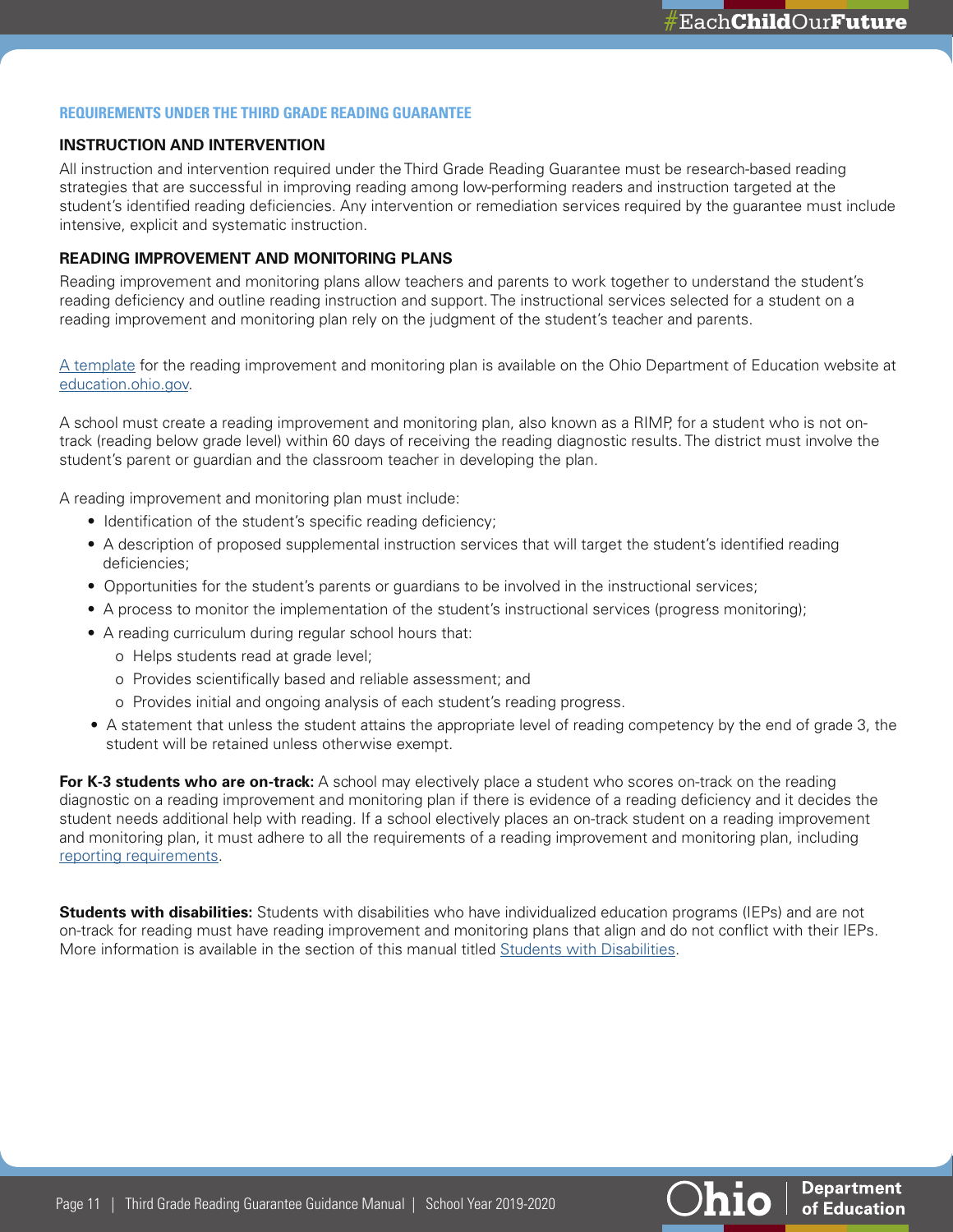# <span id="page-11-0"></span>**Retention in the Third Grade**

### **MULTI-TIERED SYSTEM OF SUPPORT - FOCUS: INTENSIVE INTERVENTION**

# **INTENSIVE INTERVENTION**

Intensive intervention is designed to address severe and persistent learning or behavior difficulties. It also is used for students who have proven nonresponsive to Tier 2 or secondary intervention. Intensive interventions are characterized by increased intensity (e.g., smaller group, increased time) and individualization of academic or behavioral intervention. Intensive intervention is sometimes synonymous with Tier 3 or interventions delivered within the tertiary prevention level **[\(National Center on Intensive Intervention\)](https://intensiveintervention.org/resource/self-paced-introduction-intensive-intervention)**.

<span id="page-11-1"></span>**Frequently asked question:** Why is it essential, and required in the Third Grade Reading Guarantee law, to provide retained third grade students with intensive intervention?

#### **Answer from research:**

"Reviews and meta-analyses have revealed larger effects for reading interventions provided in the early stages of reading acquisition than for those provided in Grades 3 and higher… Although the reading difficulties of students in Grades 3-5 can be remediated through intensive small group or one-on-one intervention, this is typically more challenging than providing intervention in the earlier grades…" (Denton, 2017).

#### **REQUIREMENTS UNDER THE THIRD GRADE READING GUARANTEE**

Each year, schools must retain students who score below the promotion score on Ohio's grade 3 English language arts test, unless those students are exempt from retention under the Third Grade Reading Guarantee (see [exemptions](#page-13-0) on page 14).

The State Board of Education voted to raise the promotion score of the grade 3 Ohio's State Test in English Language Arts to **683 for the 2019-2020 school year**. Any student who scores **683 or higher** on the English language arts scaled score will be eligible for promotion at the end of the year.

In addition, the Ohio Department of Education has the reading subscore alternative promotion score for the grade 3 English language arts test at **46 for the 2019-2020 school year**. Any student who scores **46 or higher** on the reading subscore will be eligible for promotion at the end of the year, even if the student scores below 683 on the English language arts test.

#### **INSTRUCTIONAL REQUIREMENTS**

Districts and schools must provide **intensive intervention** in reading that addresses the areas of deficiencies identified by the fall reading diagnostic, and any other relevant diagnostic tool, for at least 90 minutes of reading instruction per day and may include any of the following:

- Small-group instruction;
- Reduced teacher-student ratios;
- More frequent progress monitoring;
- Tutoring or mentoring;
- Transition classes containing students in grades 3-4;
- Summer reading camp; or
- Extended school day, week or year.

Intensive remediation services must target the student's identified reading deficiencies. Any intervention or remediation services required by the Third Grade Reading Guarantee must include **intensive**, **explicit** and **systematic** instruction.





**Department** 

of Education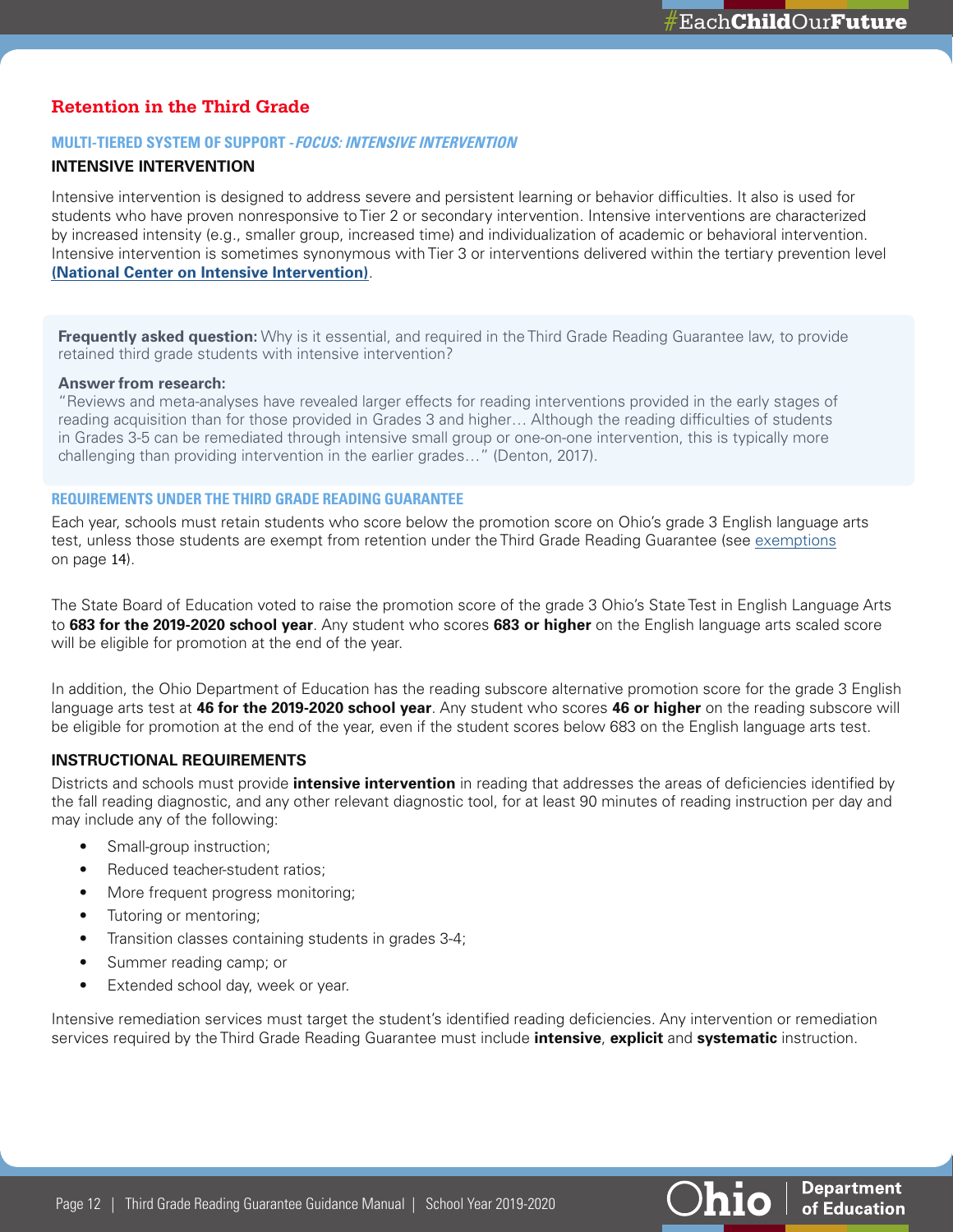### **A student who is retained in third grade under the Third Grade Reading Guarantee is required to receive intensive intervention in reading. Enrollment in third grade does** *not* **qualify as this intensive intervention.**

# **SERVICES FROM OUTSIDE PROVIDERS**

Districts and community schools must offer retained third grade students intervention or tutoring services from at least one provider other than the district. Because local circumstances and needs vary, each district has authority to select its own service provider. Districts and schools may, but are not required to, use this[screening tool](http://education.ohio.gov/getattachment/Topics/Early-Learning/Third-Grade-Reading-Guarantee/Third-Grade-Reading-Guarantee-District-Resources/Application-for-External-Service-Providers.docx.aspx) to help evaluate potential service providers.

# **INSTRUCTION IN OTHER ACADEMIC SUBJECTS**

Districts and schools are responsible for designing instructional programs to meet the needs of individual students. Teachers are expected to differentiate instruction for the varying learning needs of the students in their classrooms. If a retained third grade student shows proficiency in mathematics, social studies or science, the student must receive instruction corresponding to his or her ability in that subject area.

The decision to provide higher-level instruction and/or material is based on student data, progress monitoring and individual learning needs. Districts will benefit from adopting a policy stating how this will be accomplished and communicated to the parents or guardians of retained students. It is important for districts and schools to consider their staff, building configuration, curriculum demands and mid-year promotion policy when determining how this higher-level instruction is delivered to a retained third grade student.

# **Retained third grade students must take Ohio's third grade state tests in all subject areas, even if they are receiving advanced instruction in other academic subjects. Retained students must be reported in EMIS as third-graders in all subject areas until the district promotes them to fourth grade.**

The Ohio Department of Education encourages districts to use Ohio's State Test in Mathematics, approved vendor assessments for student growth, local district-approved assessments for student growth and classroom assessments when determining whether a student is proficient in each academic subject area. This information should be in the student's cumulative folder so it is available if the student transfers between districts. Proficiency is determined by meeting end-ofyear expectations for third-graders.

#### **MID-YEAR PROMOTION**

Districts and schools must establish a policy for retained third grade students to be promoted mid-year to grade 4 if they demonstrate they are reading at or above grade level. Retained students are third-graders in all subjects, even if they are receiving higher-level instruction in specific subject areas in which they have demonstrated proficiency, until they are promoted through this policy to fourth grade.

| <b>Enrollment Status</b><br>at the Start of the<br><b>School Year</b> | <b>Receives Advanced</b><br><b>Instruction in At Least</b><br><b>One Other Subject Area</b> | <b>Meets District's Criteria</b><br>for Mid-Year Promotion | <b>State Test</b><br>Participation               |
|-----------------------------------------------------------------------|---------------------------------------------------------------------------------------------|------------------------------------------------------------|--------------------------------------------------|
| <b>Retained Third Grade Student</b>                                   | <b>No</b>                                                                                   | No                                                         | <b>Grade 3 ELA</b><br><b>Grade 3 Mathematics</b> |
| <b>Retained Third Grade Student</b>                                   | No.                                                                                         | Yes                                                        | <b>Grade 4 ELA</b><br><b>Grade 4 Mathematics</b> |
| <b>Retained Third Grade Student</b>                                   | <b>Yes</b>                                                                                  | <b>No</b>                                                  | <b>Grade 3 ELA</b><br><b>Grade 3 Mathematics</b> |
| <b>Retained Third Grade Student</b>                                   | Yes                                                                                         | Yes                                                        | <b>Grade 4 ELA</b><br><b>Grade 4 Mathematics</b> |

The table below can be used to determine the state assessments required for each scenario that applies to a retained third grade student:

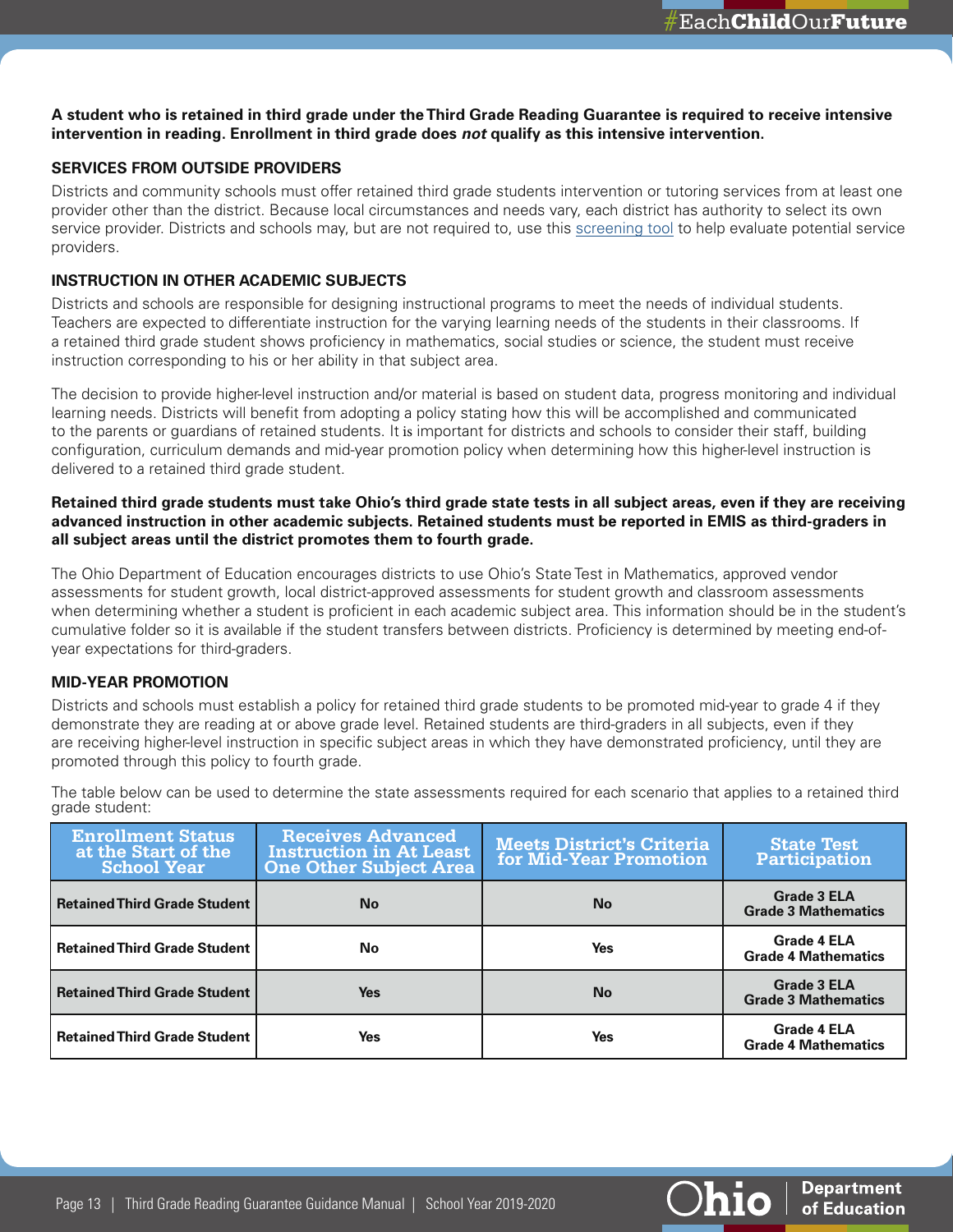### **STUDENTS RETAINED IN THIRD GRADE FOR NON-READING REASONS**

Students retained in grade 3 for non-reading reasons alone, such as poor math grades or attendance issues, are not required to have these services. If the student is retained in grade 3 for more than one reason, one of which includes the Third Grade Reading Guarantee, the district must provide the services outlined in law.

# <span id="page-13-0"></span>**EXEMPTIONS TO RETENTION**

Each year, students scoring below the promotion score on Ohio's grade 3 English language arts test must be retained, except for the following students:

- A student who is an English learner enrolled in U.S. schools for less than three full school years and with less than three years of instruction in an English as a second language program;
- A student whose IEP specifically exempts the student from retention under the Third Grade Reading Guarantee (more information is available in the [Students with Disabilities](#page-19-0) section of this manual);
- A student who demonstrates reading competency on an alternative assessment for reading approved by the Ohio Department of Education (see [detailed guidance](#page-13-1) below);
- A student whose IEP shows the student received intensive remediation in reading for two years, and the student was previously retained in any of grades kindergarten through grade 3; and
- A student who received intensive remediation in reading for two years and was previously retained in any of grades kindergarten through grade 3.\*\*

\*\*A student who is promoted under this exemption must continue to receive intensive reading instruction in grade 4. This instruction shall include an altered instructional day that includes specialized, diagnostic information and specific, research-based reading strategies for the student that have been successful in improving reading among low-performing readers.

#### <span id="page-13-1"></span>**Detailed Guidance: Alternative Reading Assessments**

The alternative reading assessment is one or more standardized assessments for reading, determined by the Ohio Department of Education for the Third Grade Reading Guarantee. It allows a third grade student to demonstrate an acceptable level of reading performance for promotion to the fourth grade. Administering the approved vendor alternative reading assessments is optional for districts. The district is responsible for the cost of approved vendor alternative reading assessments. Districts may administer the approved vendor alternative reading assessment twice during the school year and once during the summer to mimic Ohio's grade 3 English language arts test administration. Districts and schools should set dates for administering these assessments.

In fall 2015, the Ohio Department of Education reviewed vendor proposals submitted in response to the Request for Qualifications (RFQ) for the Alternative Assessment for the Third Grade Reading Guarantee. This was not a competitive procurement process. Promotion scores for the 2019-2020 school year are posted on the Department's website.

The table below represents the list of state-approved vendor alternative reading assessments for the 2019-2020 school year. The state may revisit the list annually. Promotion scores for the 2019-2020 school year are posted on the Department's [website](http://education.ohio.gov/Topics/Learning-in-Ohio/Literacy/Third-Grade-Reading-Guarantee/Third-Grade-Reading-Guarantee-District-Resources/Third-Grade-Alternative-Reading-Assessments).

| <b>Assessment</b>                                                                                | <b>Service Summary</b>                                                               |
|--------------------------------------------------------------------------------------------------|--------------------------------------------------------------------------------------|
| <b>Iowa Assessments</b>                                                                          | lowa Assessments - Form E, F and G Reading Test Part 1 and Part 2, Level 9 (Grade 3) |
| <b>Northwest Evaluation Association (NWEA)-</b><br><b>Measurement of Academic Progress (MAP)</b> | <b>Measurement of Academic Progress (MAP) for Reading Assessments</b>                |
| <b>Terra Nova 3</b>                                                                              | <b>Terra Nova, Third Edition Reading Grade 3</b>                                     |
| <b>Renaissance Learning STAR Reading Third</b><br><b>Grade Reading Proficiency Assessment</b>    | <b>STAR Reading Third Grade Proficiency Assessment</b>                               |
| i-Ready                                                                                          | <b>Curriculum Associates, LLC. i-Ready</b>                                           |



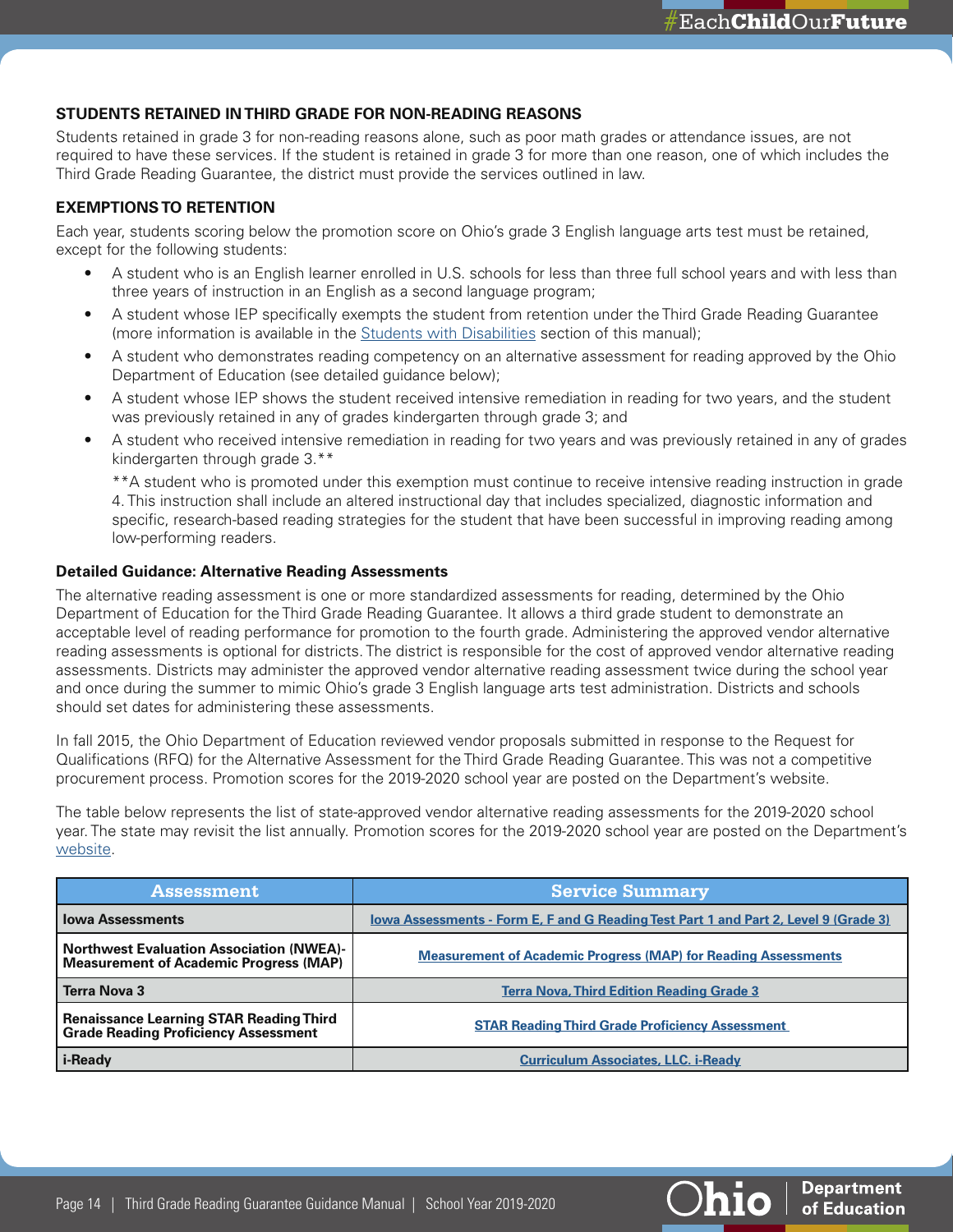#### **STUDENT PARTICIPATION IN STATE TESTS**

Federal and state laws require all districts and schools to test all students in specific grades and courses. There is no state law that allows a parent or student to opt out of state testing, and there is no state test opt-out procedure or form. To help parents make informed decisions, schools should tell parents, in writing, the possible consequences of withdrawing their children from certain state tests. More information on student participation in state tests is available on the Department's [website.](https://education.ohio.gov/getattachment/Topics/Testing/Sections/Resources/Student-participation.pdf.aspx) 

If a student does not take Ohio's grade 3 English language arts test during the testing dates, the student will not have a score on that test. Unless the student qualifies for an exemption, the district will retain the student (see Exemptions to Retention). Also, the student may be counted as "not proficient" for purposes of the Improving At-Risk K-3 Readers component and measure on the Ohio School Report Cards. More information on the [Improving At-Risk Readers component](http://education.ohio.gov/Topics/Data/Report-Card-Resources/Improving-At-Risk-K-3-Readers)  [and measure](http://education.ohio.gov/Topics/Data/Report-Card-Resources/Improving-At-Risk-K-3-Readers) is available on the Department's website.

#### **TRANSFER STUDENTS ENROLLING IN THIRD GRADE**

A third grade student must achieve a promotion score at some time during the third grade year regardless of the date of enrollment, unless the student is exempt. Districts and schools should strongly consider making the summer Ohio grade 3 English language arts test and/or one of the approved alternative reading assessments available if a student has missed the spring testing window for Ohio's grade 3 English language arts test, has not achieved a promotion score on the fall grade 3 English language arts test and is not exempt from retention under the Third Grade Reading Guarantee.



**Department** 

of Education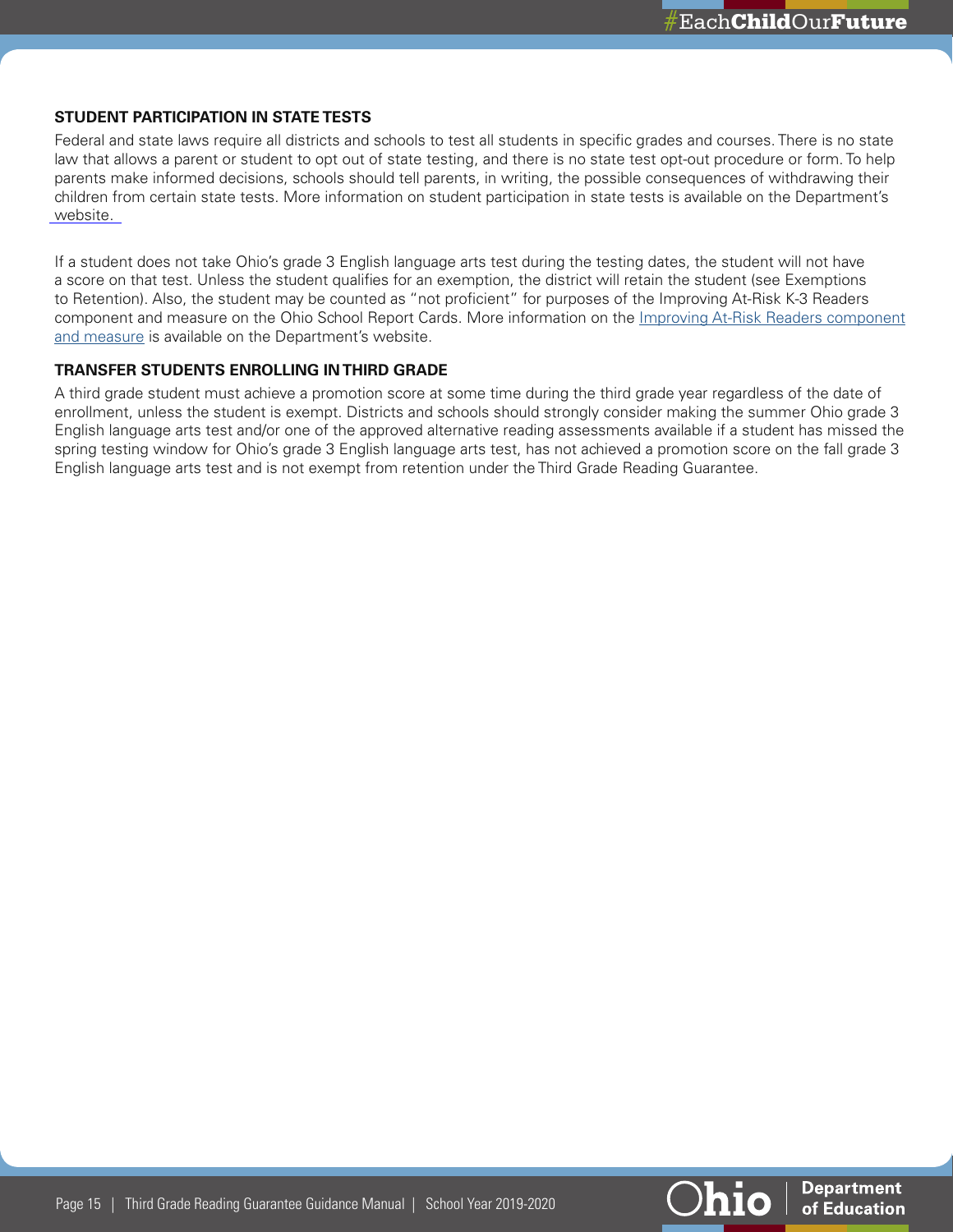# <span id="page-15-0"></span>**Promotion to Fourth Grade**

#### **MULTI-TIERED SYSTEM OF SUPPORT - FOCUS: SECONDARY APPLICATION**

The three-tier model for instruction applies to secondary education (upper elementary, middle school and high school). See the previous sections on [instructional supports](#page-8-0) and [intensive intervention](#page-11-0) to review this model. See also *[Ohio's Plan to](http://education.ohio.gov/getattachment/Topics/Learning-in-Ohio/Literacy/Ohios-Plan-to-Raise-Literacy-Achievement.pdf.aspx?lang=en-US)  [Raise Literacy Achievement](http://education.ohio.gov/getattachment/Topics/Learning-in-Ohio/Literacy/Ohios-Plan-to-Raise-Literacy-Achievement.pdf.aspx?lang=en-US)*

#### **REQUIREMENTS UNDER THE THIRD GRADE READING GUARANTEE**

A third grade student who attains the promotion score on the grade 3 English language arts test is eligible for promotion at the end of the school year. The student can achieve this score in the fall, spring or summer administration of the grade 3 English language arts test. Also, students who qualify for the exemptions outlined in the [Retention in the Third Grade](#page-11-0) section of this manual are eligible for promotion at the end of the school year. The decision on whether to promote a student to fourth grade who has attained the promotion score, or is exempt from having to attain the promotion score, to fourth grade is to be based on the district's promotion/placement policy.

#### **INTERVENTION IN FOURTH GRADE**

Students who score below proficient on Ohio's grade 3 English language arts test: State law requires schools to provide intervention services to all students who score below proficient in any skill on a state achievement test.<sup>1</sup>

Students exempt from retention because they were previously retained in any grade K-3 and received at least two years of intensive reading remediation: Schools are required to provide intensive reading instruction in grade four to students who are promoted to fourth grade under this exemption. This instruction must include an altered instructional day that includes specialized diagnostic information and specific research-based reading strategies for the student that have been successful in improving reading among low-performing readers.

The use of a reading improvement and monitoring plan (RIMP) in grade 4 and beyond: Districts and schools may, but are not required to, continue using a student's reading improvement and monitoring plan in grade 4 and beyond. Districts that choose to continue using a student's reading improvement and monitoring plan in grade 4 and beyond will report these interventions using Academic Intervention Program Codes, not Reading Improvement and Monitoring Plan Intervention Codes. More information on specific EMIS reporting codes is available in the [EMIS Manual.](http://education.ohio.gov/Topics/Data/EMIS/EMIS-Documentation/Current-EMIS-Manual)

1 ORC 3301.0711(D)(1)



**Department** 

of Education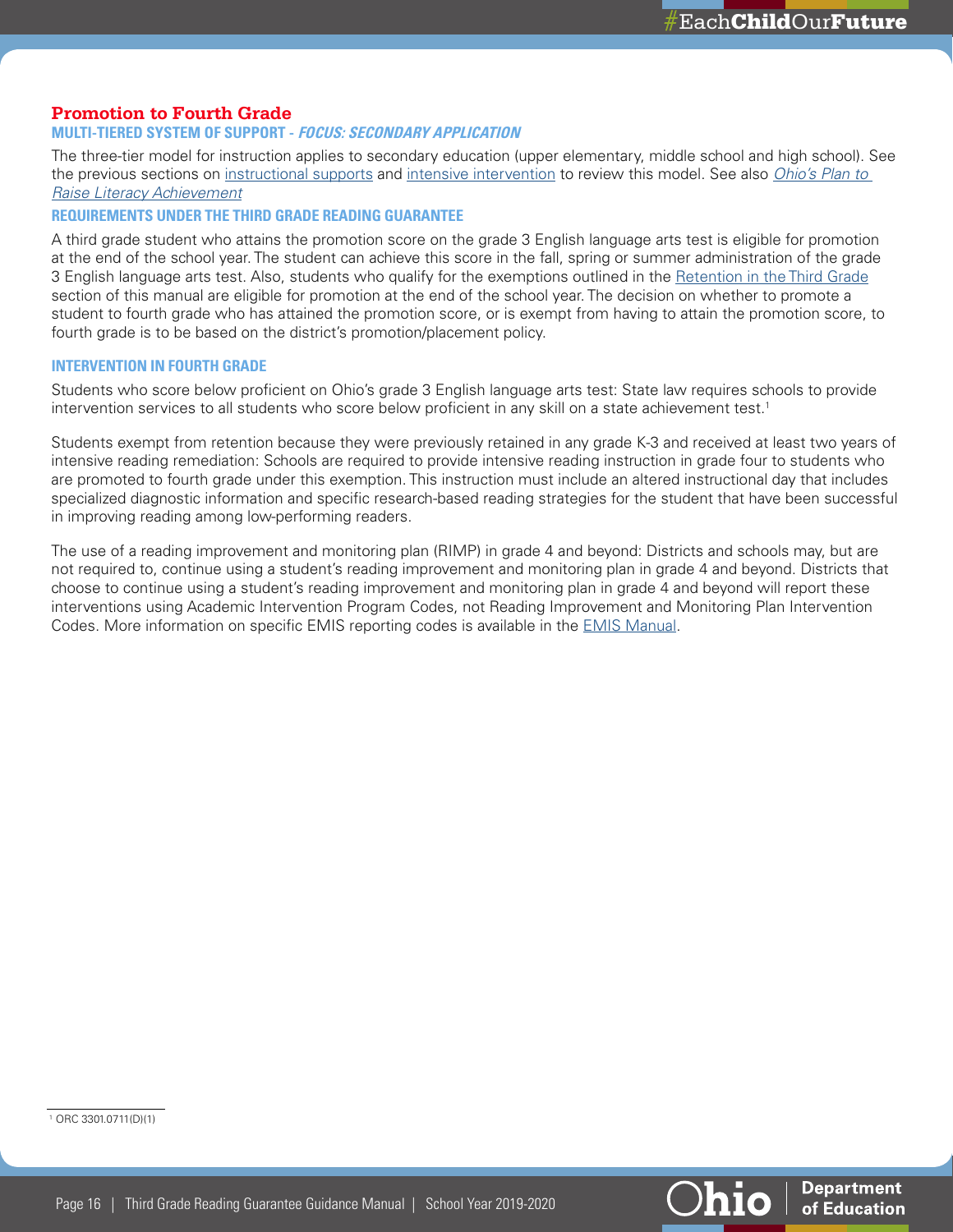**Department** of Education

# <span id="page-16-0"></span>**Teacher Qualifications**

#### **MULTI-TIERED SYSTEM OF SUPPORT - FOCUS: SUPPORTING TEACHERS IN PROVIDING RESEARCH-BASED READING INSTRUCTION**

The three-tier model for instruction applies to secondary education (upper elementary, middle school and high school). See the previous sections on instructional supports and intensive intervention to review this model.

**Information of Interest:** In 2016, the National Council on Teacher Quality found that only 39 percent (up from 29 percent in 2014) of undergraduate elementary programs for teachers provide instruction in all five components of early reading instruction. Most programs include comprehension (75 percent), two-thirds include vocabulary (64 percent) and phonics (62 percent), but only half include fluency (48 percent) and phonemic awareness (46 percent) (Lubell & Putman, 2016).

Five Principles of Effective Professional Development as described by the[Center for Public Education](http://www.centerforpubliceducation.org/research/teaching-teachers-effective-professional-development)[:](https://www.nsba.org/Services/Center-for-Public-Education)

| <b>The duration of Professional</b><br>Development must be significant and<br>ongoing to allow time for teachers to<br>learn a new strategy and grapple with<br>the implementation problem. |                                                                                                               | There must be support for a teacher<br>during the implementation stage that<br>addresses the specific challenges of<br>changing classroom practice. |                                    | Teachers' initial exposure to a concept<br>should not be passive but rather<br>should engage teachers through varied<br>approaches so they can practice actively<br>in making sense of a new practice. |                                             |
|---------------------------------------------------------------------------------------------------------------------------------------------------------------------------------------------|---------------------------------------------------------------------------------------------------------------|-----------------------------------------------------------------------------------------------------------------------------------------------------|------------------------------------|--------------------------------------------------------------------------------------------------------------------------------------------------------------------------------------------------------|---------------------------------------------|
| (Darling-Hammond, et al. 2009)                                                                                                                                                              |                                                                                                               |                                                                                                                                                     | (Truesdale, 2003; Knight, 2009)    |                                                                                                                                                                                                        | (French, 1997; Roy, 2005; Richardson, 1998) |
|                                                                                                                                                                                             | <b>Modeling has been found to be highly</b><br>effective in helping teachers to<br>understand a new practice. |                                                                                                                                                     |                                    | The content presented to teachers<br>shouldn't be generic but instead specific<br>to the discipline and/or grade level.                                                                                |                                             |
|                                                                                                                                                                                             |                                                                                                               | (Snow-Renner, 2005)                                                                                                                                 | (Blank, de las Alas & Smith, 2007) |                                                                                                                                                                                                        |                                             |

# **REQUIREMENTS UNDER THE THIRD GRADE READING GUARANTEE**

A teacher of a grade 3 student who has been retained or is on a reading improvement plan must have at least one year of teaching experience and must meet at least one of the following qualifications required in law (see **clarification of each on the next two pages**):

- Has a K-12 reading endorsement on the teacher's license;
- Completed a master's degree with a major in reading or literacy;
- Rated "most effective" for reading instruction consecutively for the most recent two years based on state-approved tests of student growth;
- Rated "above expected value-added" in reading instruction consecutively for the most recent two school years;
- Earned a passing score on a rigorous test of principles of scientifically research-based reading instruction (**The only test that satisfies this qualification is the Praxis 5203**.);
- Educators issued licenses in early childhood (preK-3), middle childhood (4-9) education, or K-12 Intervention Specialists (Early Childhood, Mild/Moderate, Moderate/Intensive, Hearing Impaired, Visually Impaired, or Gifted) on or after July 1, 2017; or
- Holds a license issued by the Board of Speech-Language Pathology and Audiology under Chapter 4753 of the Ohio Revised Code and a professional pupil services license as a school speech-pathologist issued by the State Board of Education.

**First-Year Teachers:** A teacher who does not have at least one year of teaching experience may serve as the teacher of record as long as the teacher holds one of these qualifications and is assigned a mentor who meets the qualifications. A first-year teacher's Resident Educator mentor may serve in this role as long as he or she meets the teacher qualifications above. See more information on the [Resident Educator Program](http://education.ohio.gov/Topics/Teaching/Resident-Educator-Program) on the Department's website.

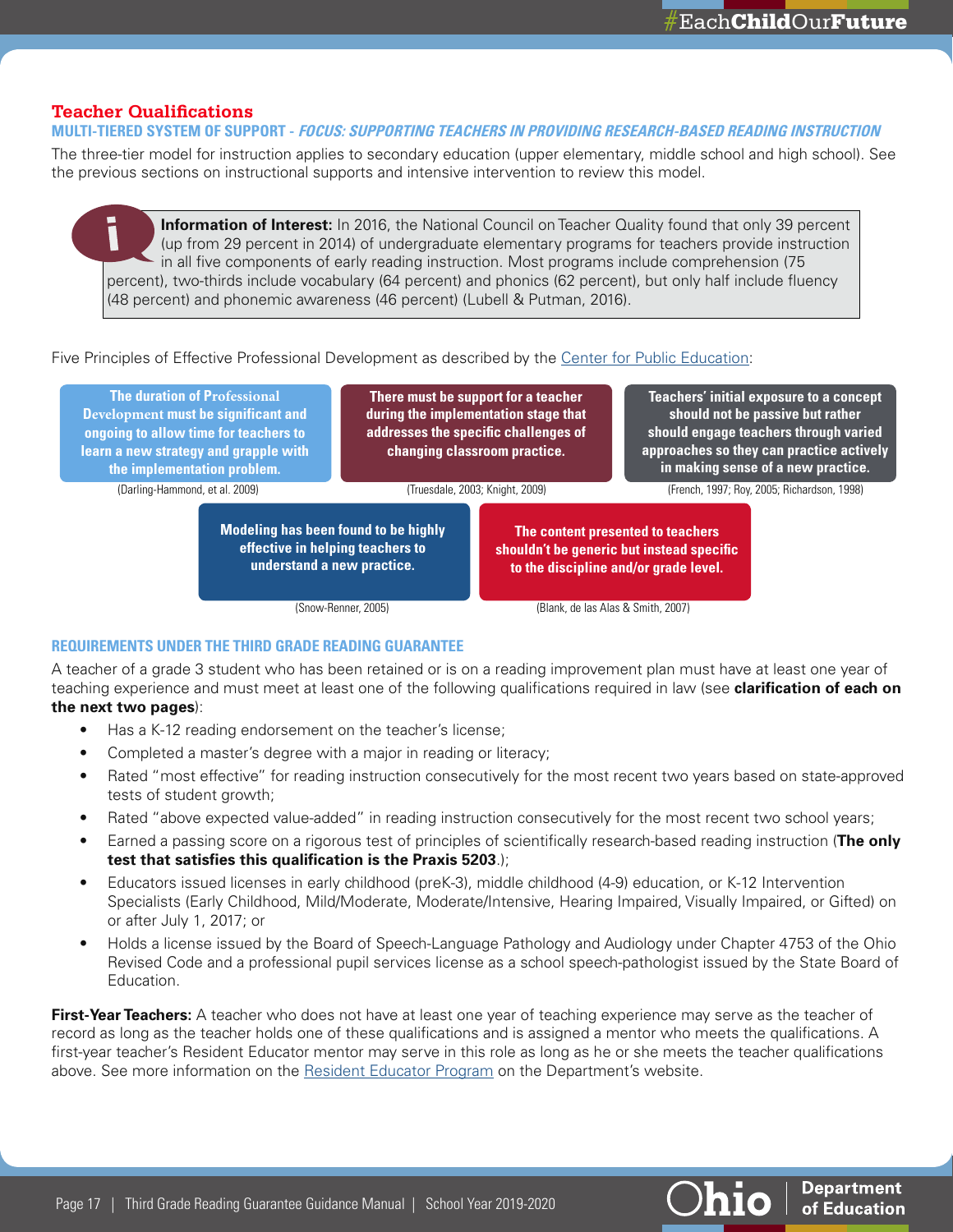**The assigned teacher (the teacher of record):** The teacher to whom a student is assigned is the "teacher of record." The classroom teacher is the primary teacher responsible for the student's reading instruction and spends the most time with that student. The assigned teacher must maintain the necessary qualifications outlined by law and is responsible for assigning the student a reading grade. The teacher of record is responsible for the reading growth of the student. The student's progress will be reported on that teacher's student growth measure.

A teacher may provide any services required by the Third Grade Reading Guarantee in place of the student's assigned teacher but must:

- Meet the teacher qualification requirements;
- Have the service approved by the teacher of record and the school principal; and
- Document such an assignment in the student's reading improvement and monitoring plan.

**For the instruction of third-grade students who are English language learners and have been in the United States**  for three years or less and students with an individualized education program (IEP): A teacher with a valid, standard Ohio teaching license holds one of the alternative qualifications below or has successfully completed one of the approved reading instruction training programs below:

| <b>Teachers of Third Grade English Learners with Reading</b>                                                                | <b>Teachers of Third Grade English Learners and Students</b>                                                                                                                                                                                                                                                                                                                                                                                                                                                                            |
|-----------------------------------------------------------------------------------------------------------------------------|-----------------------------------------------------------------------------------------------------------------------------------------------------------------------------------------------------------------------------------------------------------------------------------------------------------------------------------------------------------------------------------------------------------------------------------------------------------------------------------------------------------------------------------------|
| <b>Improvement and Monitoring Plans</b>                                                                                     | with IEPs with Reading Improvement and Monitoring Plans                                                                                                                                                                                                                                                                                                                                                                                                                                                                                 |
| Teaching English to Speakers of Other Languages (TESOL)<br>endorsement or license<br><b>Bilingual Education Endorsement</b> | National Board Certification in Literacy<br>$\bullet$<br>The Institute for Multi-Sensory Education's (IMSE) Orton<br>$\bullet$<br>Gillingham 30-Hour Comprehensive Course Plus 45-Hour<br>Practicum<br>Success for All Foundation's Initial Professional Development<br>$\bullet$<br><b>Plus School Year Practicum</b><br>Voyager Sopris Learning's Language Essentials for Teachers<br>$\bullet$<br>of Reading and Spelling (LETRS) (Online or Print and Face-to-<br>Face)<br>Wilson Reading System Level 1 Certification<br>$\bullet$ |

# **GUIDANCE FOR EACH TEACHER QUALIFICATION**

**One year of teaching experience:** One year of teaching experience can include reading, but it is not required.

**Reading endorsement:** A reading endorsement is for K-12 and appears on a teacher's certificate or license as #059902. No other endorsements fulfill this requirement. A passing score on a test is not required if there was no corresponding test required when the reading endorsement was earned.

The reading P-3 notation appearing on some early childhood P-3 licenses is not a reading endorsement. Educators whose early childhood licenses say "reading P-3" were not required to do additional reading coursework or testing.

**Master's in reading:** A master's degree must contain the words "reading" or "literacy" in the degree name or on the transcript as the major area of study, specialization or concentration. These words must be explicitly located somewhere on the transcript or diploma. Doctoral degrees in reading or literacy also qualify.

**"Most effective" ratings:** The teacher must receive the rating for the past two years to qualify. To determine a "most effective" rating, use comparable test data to determine whether a teacher has attained a level 5 on a scale of 1-5. A vendor must develop an equivalent leveling for its product. Districts may only use [approved vendor assessments](http://education.ohio.gov/Topics/Teaching/Educator-Evaluation-System/Ohio-s-Teacher-Evaluation-System/Student-Growth-Measures/Approved-List-of-Assessments) for student growth for this purpose.

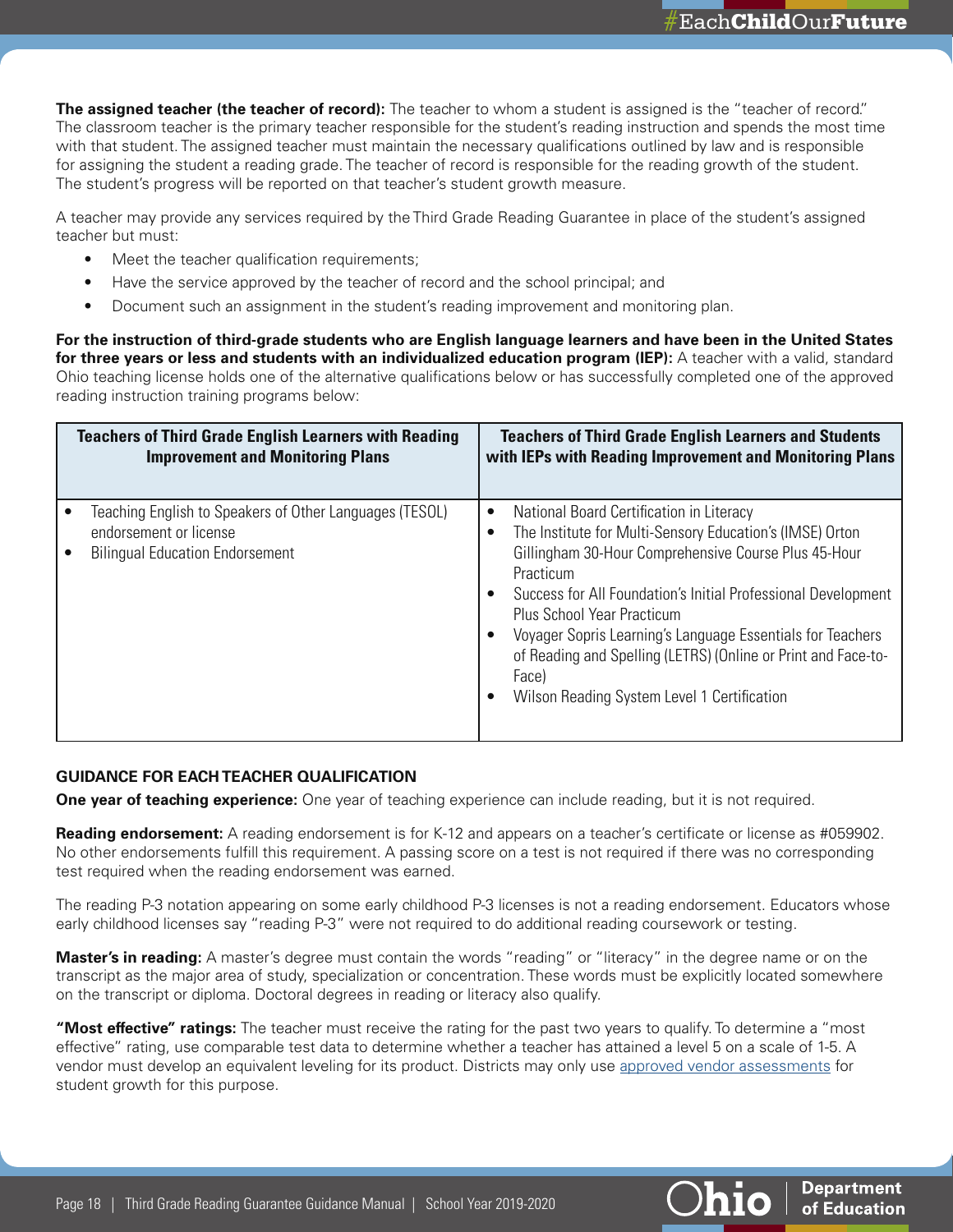**"Above expected value-added" rating:** The teacher must receive the rating for the past two years to qualify. The "above expected value-added growth" is a measure best suited for fourth or fifth grade educators who are moving to third grade assignments. Specifically, this designation is defined as being two standard deviations above the mean of expected student growth.

**Reading instruction test:** The only test that satisfies this qualification is the Praxis 5203. This is not the same test used in the reading endorsement program or the new reading test required for licenses issued on or after July 1, 2017. Passage of this test will not result in a reading endorsement. Information about the reading instruction test is here: [www.ets.org/](https://www.ets.org/praxis/prepare/materials/5203) [praxis/prepare/materials/5203](https://www.ets.org/praxis/prepare/materials/5203)

**Licenses issued on or after July 1, 2017:** Educators issued licenses in early childhood (preK-3) or middle childhood (4-9) education on or after July 1, 2017, are required to take an additional licensure test in the foundations of reading (OAE 90). This test is aligned to Ohio's Reading Competencies. Passing this test will not result in a reading endorsement and does not replace the Praxis 5203 for teachers who are issued licenses before July 1, 2017. Find more information on the [Foundations of Reading Test](http://education.ohio.gov/Topics/Teaching/Licensure/Prepare-for-Certificate-License/FAQs-about-Foundations-of-Reading-Test-Requirement).

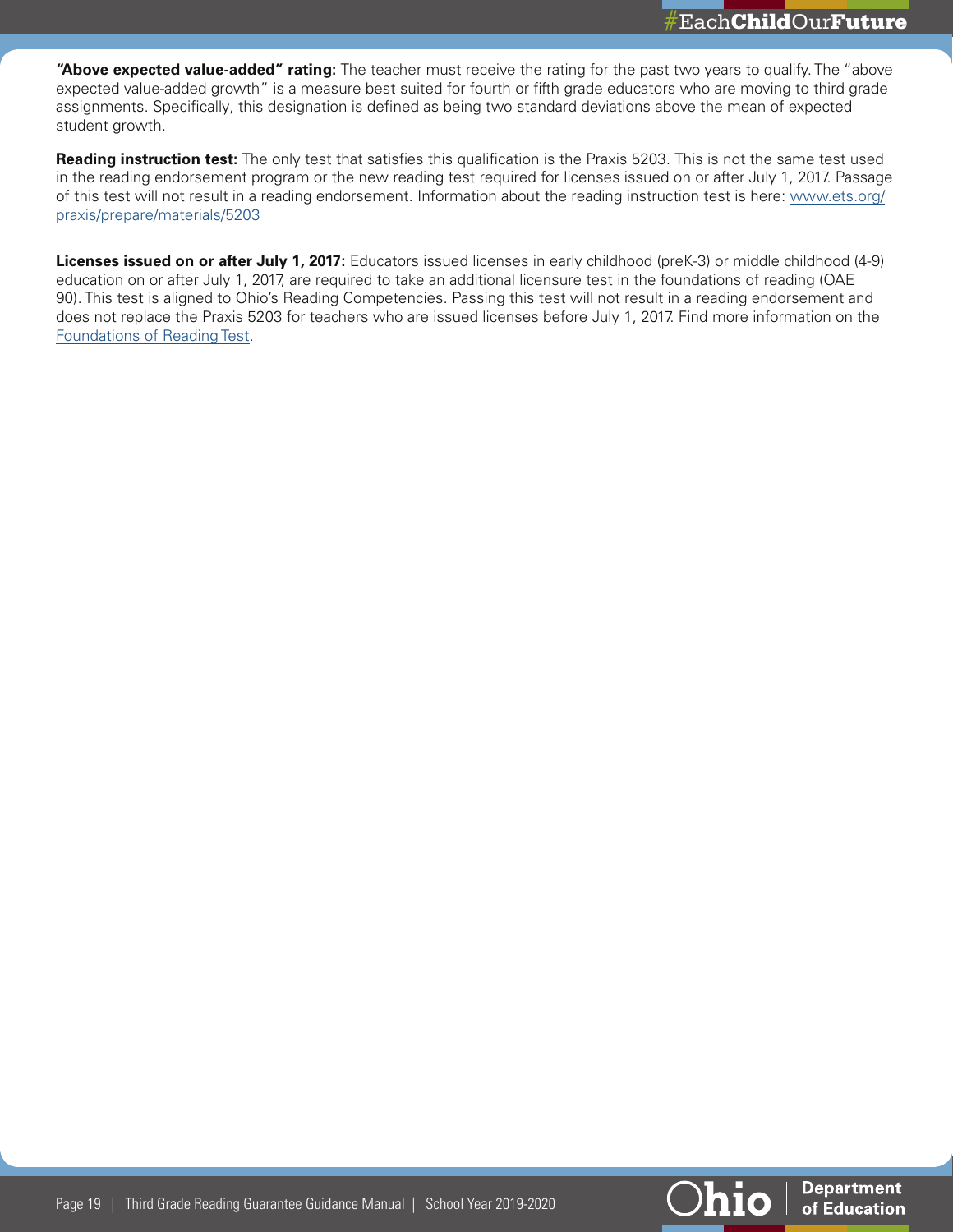# <span id="page-19-0"></span>**Students with Disabilities**

#### **MULTI-TIERED SYSTEM OF SUPPORT - FOCUS: STUDENTS WITH DISABILITIES**

In a multi-tiered system of support, every student has access to Tier 1 universal instruction. A multi-tiered system of support presumes that every student, including those with disabilities, will participate in the core curriculum, which includes small and large group instruction.

**Intensive intervention and supports:** Receiving intensive interventions and supports does not automatically mean a student will be evaluated for special education eligibility. Not all students receiving intensive supports are identified as students with disabilities. Additionally, not all students identified with disabilities need intensive supports in all areas.

#### **REQUIREMENTS UNDER THE THIRD GRADE READING GUARANTEE**

# **STUDENTS WITH SIGNIFICANT COGNITIVE DISABILITIES: EXEMPT FROM THE PROVISIONS OF THE THIRD GRADE READING GUARANTEE**

Students with significant cognitive disabilities are exempt from the requirements outlined in the Third Grade Reading Guarantee. Students with the most significant cognitive disabilities are either completing a substantially modified curriculum from the general education curriculum, according to an individualized education program (IEP), or they are completing the general education curriculum but have disabilities that present unique and significant challenges and their IEPs provide for accommodations that exceed the allowable criteria for statewide tests.

Students with significant cognitive disabilities are exempt from taking the fall reading diagnostic assessment. As a result, these students are exempt from all other provisions of the Third Grade Reading Guarantee, such as reading improvement and monitoring plans and retention. A child's IEP team should discuss and decide on this exemption annually. Each student's IEP should address foundational skills for literacy. For example, the IEP should address the student's mode of communication and communicative intent.

### **EXEMPT ONLY FROM THE RETENTION PROVISION OF THE THIRD GRADE READING GUARANTEE**

Not every student with an IEP should be exempt from the retention provision of the Third Grade Reading Guarantee; IEP teams may discuss this option. The IEP team should have adequate progress monitoring and reading achievement data to identify students who may be eligible to be exempt from retention before the spring grade 3 English language arts test.

Even if a student is exempt from the retention provision, all remaining provisions of the Third Grade Reading Guarantee are still required for the student. Districts and schools should document a student's evaluation and assessment data, including the required reading diagnostic reading results and previous interventions within the student's Evaluation Team Report.

Districts and schools should use caution to make sure a student with an IEP does not receive less intensive reading interventions and supports than students without IEPs.

#### **Considerations for students who are exempt from the retention provision of the Third Grade Reading Guarantee:**

- The reading improvement and monitoring plan aligns and does not conflict with the child's IEP throughout the kindergarten through grade 3 years;
- Retention in third grade and promotion to grade 4 should be discussed as a part of each child's yearly reading improvement and monitoring plan, as well as during the IEP meetings;
- The IEP team should document supporting rationale within the present levels section of the IEP that clearly describes the data, discussion and progress monitoring through the reading improvement and monitoring plan. The team also should include rationale and decisions related to its consideration of a child's exemption from retention;
- If the IEP team decides to exempt a child from retention in grade 3 and the child will move on to grade 4, the IEP should include clear, targeted reading interventions and progress markers for grade 4.

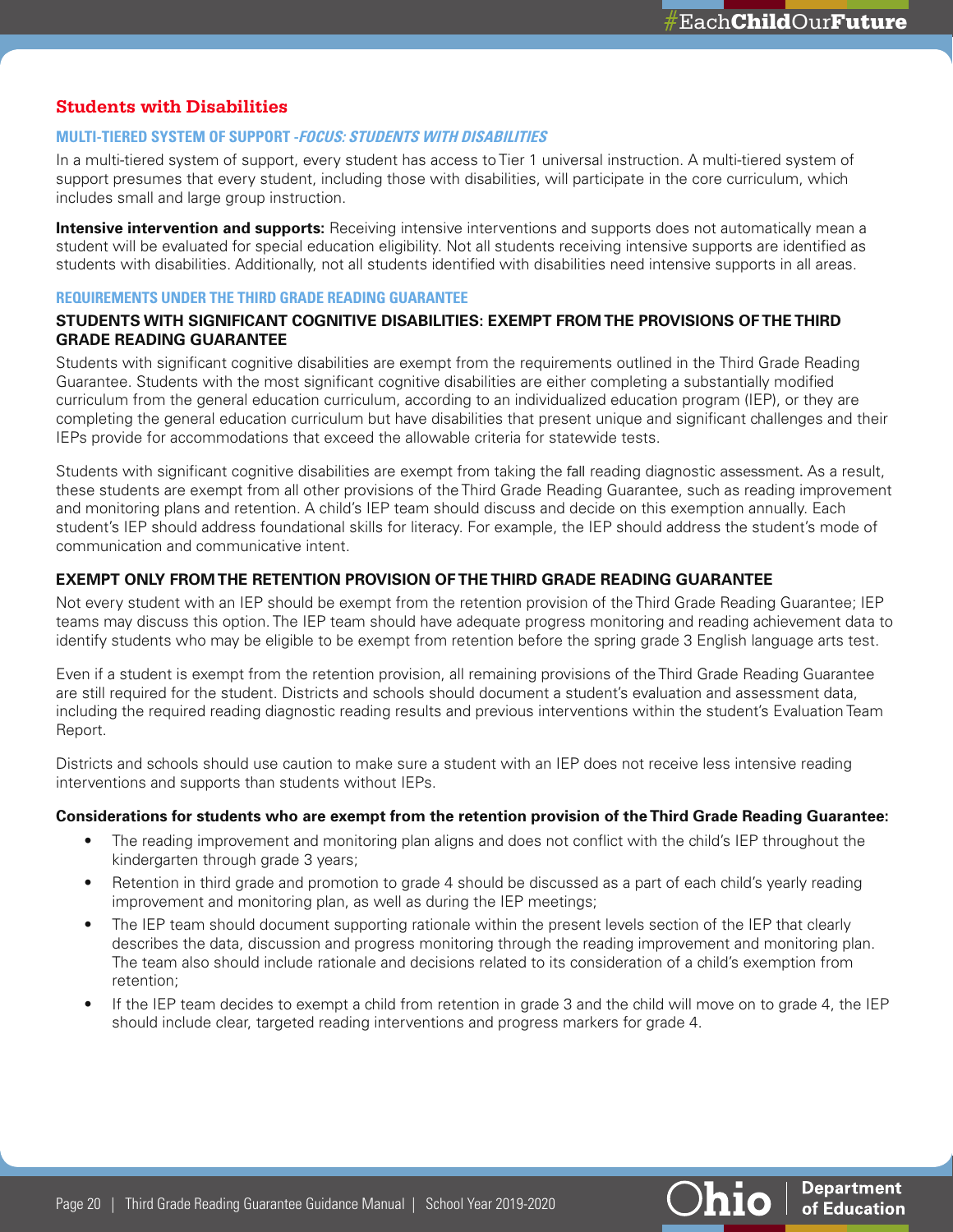**Department** 

of Education

**hio** 

**Chartered Nonpublic Schools:** An individual services plan created for a student with a disability that specifies that the student is not subject to retention under the Third Grade Reading Guarantee shall be considered in the same manner as an individualized education program(IEP) . <sup>2</sup> The individual services plan must be reviewed by the student's school district of residence or the district in which the chartered nonpublic school is located.

# **OTHER CONSIDERATIONS FOR STUDENTS WITH DISABILITIES**

**Accommodations on the reading diagnostic:** All students, except for exempt students with significant cognitive disabilities, should be administered the reading diagnostic. Students with disabilities may receive allowable accommodations so long as they are documented in the student's IEP and align with the diagnostic's administration manual. If the diagnostic is attempted but the student receives no score, this should be noted. The district can determine if some other measure would yield valid data to help the team plan a reading program for the student. The "other measure" can inform instructional practices but may not determine on-track/not on-track status.

**For students reading with Braille:** The reading diagnostic requirements are the same for a student learning to read with Braille. These students must be assessed with the district-selected diagnostic that may be Brailled, and the district must complete a reading improvement and monitoring plan if the child needs one. The district also should have a teacher who is qualified to work with students with visual impairments help the team determine appropriate reading instruction.

**For students who are deaf/hearing impaired:** See "accommodations on the reading diagnostic" above. In addition, the district should have a teacher who works with students who are deaf/hearing impaired help determine the "some other measure" and help the team determine appropriate reading instruction for the student. The "other measure" can inform instructional practices but may not determine on-track/not on-track status.

**Student is not on-track based on the reading diagnostic:** Ohio law requires schools to provide reading improvement and monitoring plans to all students, including students with IEPs, who are not on-track based on the fall reading diagnostic.

Even if students with IEPs are determined to be not on-track, the designation does not necessarily point to the need for IEP goals to address reading. The reading improvement and monitoring plan should document reading interventions to address newly identified deficits. Based on the student's progress on reading interventions and the child's already identified disability, the IEP team may need to meet again to plan for re-evaluation to determine whether the child has an additional disability.

**Relationship of a Reading Improvement and Monitoring Plan (RIMP) to an Individualized Education Program (IEP):**  Schools should use caution to ensure the reading improvement and monitoring plan aligns but does not conflict with the IEP.

Schools can use the chart that follows — Relationship of a Reading Improvement and Monitoring Plan to an Individualized Education Program (IEP) — to review whether any of the required components of the reading improvement and monitoring plan are addressed in the IEP.

- The state requires IEPs specify reading deficiency data that may be found within Components 1-5 in the table's reading improvement and monitoring plan column.
- Component 6, the exemption from retention, should be documented in the IEP using the options outlined in the chart on the following page.

 $2$  [ORC 3301.163 \(A\)](http://codes.ohio.gov/orc/3301.163)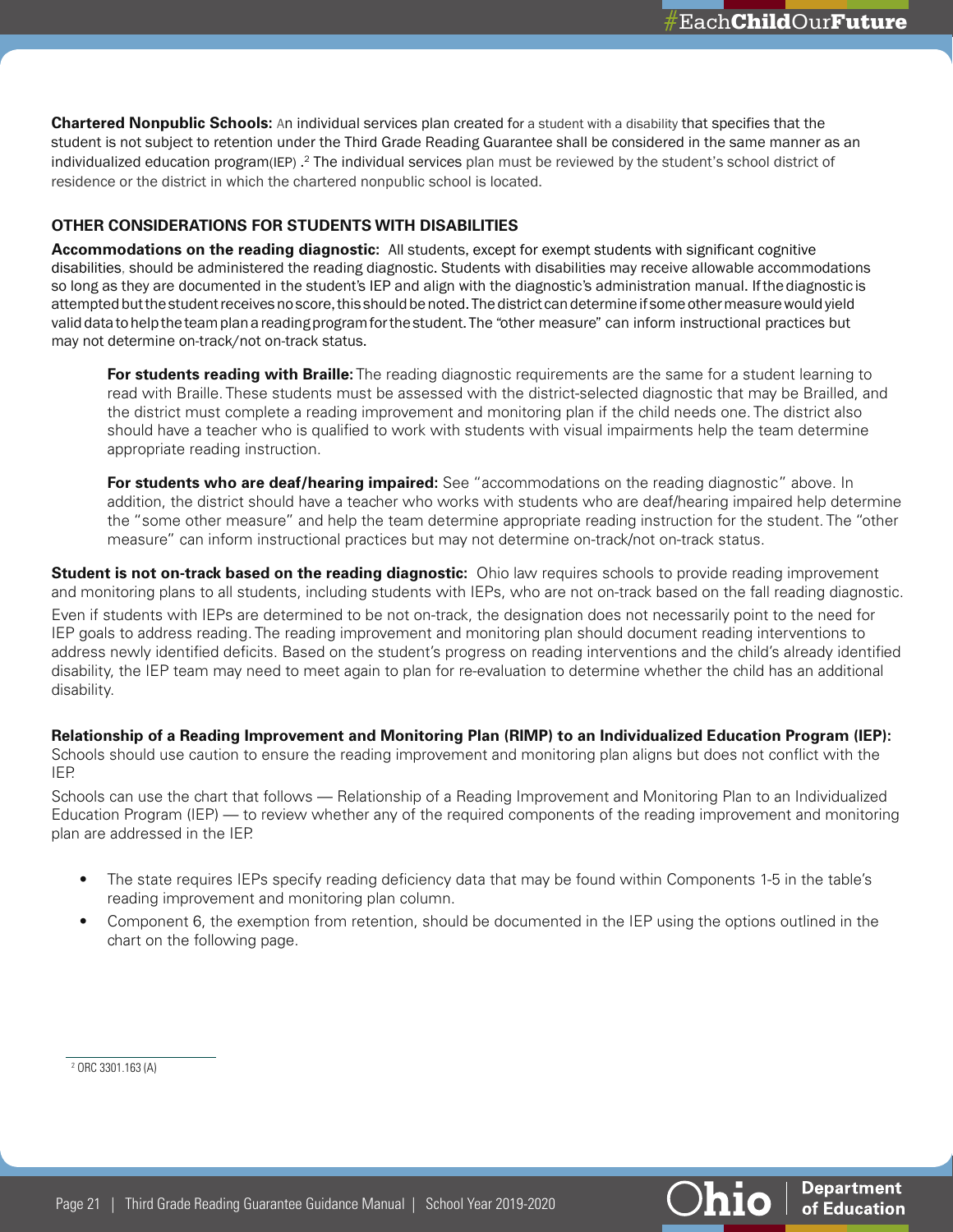| <b>Reading Improvement and Monitoring Plan</b><br>Third Grade Reading Guarantee                                                                                                                                | <b>Individualized Education Program (IEP)</b><br>Individuals with Disabilities Education Act (IDEA)                                                                                                                                                                                   |
|----------------------------------------------------------------------------------------------------------------------------------------------------------------------------------------------------------------|---------------------------------------------------------------------------------------------------------------------------------------------------------------------------------------------------------------------------------------------------------------------------------------|
| 1. Identification of the student's specific reading deficiency                                                                                                                                                 | <b>Section 3: Profile</b> (identification of specific reading deficiency)<br><b>Section 6: Measurable Annual Goals</b><br>(specific to identified reading deficiency)                                                                                                                 |
| 2. A description of proposed supplemental instruction<br>services that will target the student's identified reading<br>deficiencies.                                                                           | <b>Section 7: Description of specially designed services</b> (to intervene with the identified reading deficiency)                                                                                                                                                                    |
| 3. Opportunities for the student's parents or guardians to be<br>involved in the instructional services                                                                                                        | <b>Section 6: Measurable Annual Goals (shared or developed with</b><br>parents)                                                                                                                                                                                                       |
| 4. A process to monitor the implementation of the student's<br>instructional services.                                                                                                                         | <b>Section 6: Measurable Annual Goals</b> (monitoring the implementation of the student's instructional services)                                                                                                                                                                     |
| 5. A reading curriculum during regular school hours that<br>assists students to read at grade level, provides for reliable<br>assessments and provides ongoing analysis of each<br>student's reading progress. | <b>Section 11: Least Restrictive Environment</b> (Accessible reading curriculum during the regular school day)                                                                                                                                                                        |
| 6. A statement that unless the student attains the<br>appropriate level of reading competency by the end of<br>grade 3, the student will be retained.                                                          | <b>Section 12: Statewide and Districtwide Testing (List the</b><br>statewide and districtwide assessments and document necessary<br>accommodations.)<br><b>Section 13: Exemptions - Third Grade Reading Guarantee (Review the</b><br>statements and select the appropriate exemption) |

#### <span id="page-21-0"></span>**Relationship of a Reading Improvement and Monitoring Plan to an Individualized Education Program (IEP)**

# **Federal Funding**

The most up to date information regarding the use of federal funds is available on the [Office of Federal Programs](http://education.ohio.gov/Topics/District-and-School-Continuous-Improvement/Federal-Programs) website.

#### **TITLE I FUNDS**

Districts and schools may use their Title I funds to support and supplement reading instruction programs selected or created by the district or school for children who are at risk of not meeting state achievement standards.

A student on a reading improvement and monitoring plan can participate in reading intervention programs funded by Title I if the student meets the criteria for students regularly served by that program.

To learn more about how to use Title I funds to support literacy instruction, contact the Ohio Department of Education's Office of Federal Programs at 614-466-4161.

#### **IDEA EARLY INTERVENING FUNDS**

Districts may use IDEA Early Intervening Funds for the Third Grade Reading Guarantee. Districts and schools may redirect up to 15 percent of their sum of Part B and Early Childhood Special Education original allocations pursuant to IDEA Sec 613(f) Early Intervening Service. To use these federal Early Intervening Funds, districts and schools must apply them to students who do not have individualized education programs (IEPs).

To learn more about IDEA Early Intervening Funds, contact the Department's Office for Exceptional Children at Exceptionalchildren@education.ohio.gov.

#### **MEDICAID SCHOOLS PROGRAM**

Medicaid Schools Program pays for IEP-defined medical services for Medicaid-eligible students. Assistance with reading most likely does not fall within allowable Medicaid-reimbursable activities.



**Department** of Education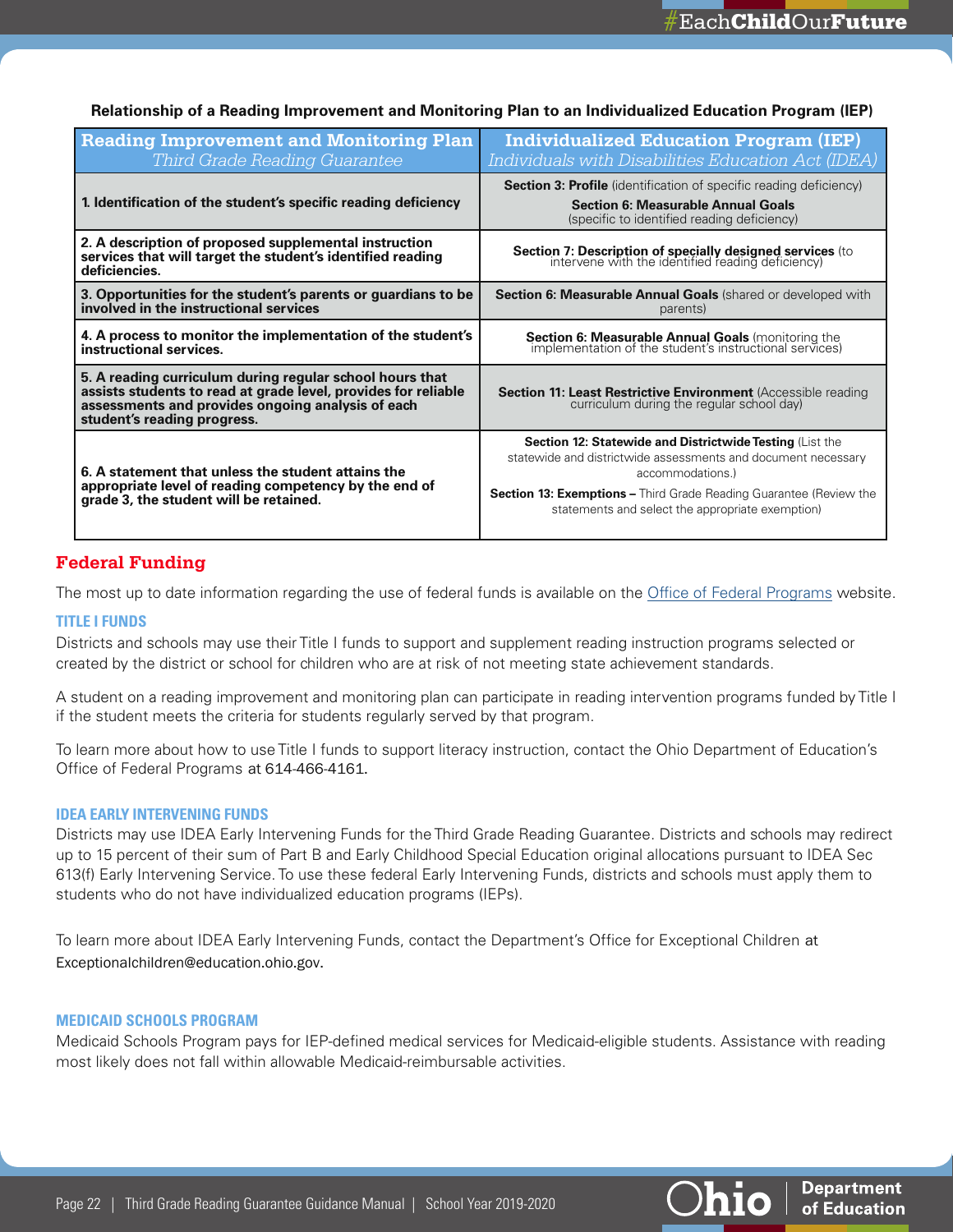**Department** 

of Education

**hio** 

# <span id="page-22-0"></span>**Data Reporting**

Districts and schools must report information annually to the Ohio Department of Education on their implementation of and compliance with the Third Grade Reading Guarantee. Find information on specific EMIS reporting instructions in the Department's [EMIS Manual.](http://education.ohio.gov/Topics/Data/EMIS/EMIS-Documentation/Current-EMIS-Manual)

Districts and schools should have procedures to collect and report the following data to the Department on their implementation of the Third Grade Reading Guarantee during the EMIS data collections:

- Whether an individual student is on-track or not on-track for reading based on the fall reading diagnostic;
- The types of instruction for each student with a reading improvement and monitoring plan;
- The retention status of each student; and
- The mid-year promotion of retained third grade students.

Districts and schools should enter the data in their student software systems as soon as the data is available.

### **READING DIAGNOSTIC**

Students whose reading diagnostic identifies them as on-track and "Needs Further Assessment" on the state-developed reading diagnostic are reported in EMIS as on-track. A student who is not reading at the level for the end of the previous grade is reported in EMIS as not on-track.

If a school uses a vendor English language arts diagnostic for the Third Grade Reading Guarantee, the school only reports the on-track/not on-track results of the reading section of the diagnostic for the Third Grade Reading Guarantee.

# **MORE THAN ONE READING DIAGNOSTIC ADMINISTERED**

If a district or school administers more than one reading diagnostic to a student during the current school year, only the result of the first reading diagnostic determines if the student is on-track or not on-track. The results of this test are reported to EMIS. Districts and schools do not report subsequent reading tests for the reading diagnostic result in EMIS. Districts and schools may use the additional tests to inform the student's instruction but the student's initial ontrack/not on-track status reported to EMIS does not change.

Districts and schools should report the reading improvement and monitoring plan code or codes that best describe the instruction the child received under his or her plan. Districts and schools should report multiple reading improvement and monitoring plan codes for a single student if instruction the student received under his or her plan throughout the school year calls for more than one code.

#### **READING IMPROVEMENT AND MONITORING PLANS**

#### **STUDENTS WHO ARE NOT ON-TRACK ON FALL READING DIAGNOSTIC**

Students who are reported as not on-track on the fall reading diagnostic must receive a reading improvement and monitoring plan within 60 days of the district receiving the results of the fall reading diagnostic. **Only plans that meet all of the requirements outlined in the Third Grade Reading Guarantee may be reported using reading improvement and monitoring plan codes in EMIS. (See reading improvement and monitoring plan requirements [here.](http://education.ohio.gov/Topics/Learning-in-Ohio/Literacy/Third-Grade-Reading-Guarantee/Third-Grade-Reading-Guarantee-FAQs))** 

Districts and schools should report the reading improvement and monitoring plan code or codes that best describe the instruction the child received under his or her plan. Districts and schools should report multiple reading improvement and monitoring plan codes for a single student if instruction the student received under his or her plan throughout the school year calls for more than one code.

# **STUDENTS WHO ARE ON-TRACK ON THE FALL READING DIAGNOSTIC**

Schools may choose to place a student who scores on-track on the reading diagnostic on a reading improvement and monitoring plan if there is evidence of a reading deficiency and the school decides the student needs additional help with reading. If a school electively places an on-track student on a reading improvement and monitoring plan, it must adhere to all the requirements of a reading improvement and monitoring plan. **Only plans that meet all of the requirements outlined in the Third Grade Reading Guarantee may be reported using reading improvement and monitoring plan codes in EMIS. This includes the requirement that the plan be created within 60 days of the district/school receiving the results of the fall reading diagnostic. (See reading improvement and monitoring plan requirements [here](http://education.ohio.gov/Topics/Learning-in-Ohio/Literacy/Third-Grade-Reading-Guarantee/Third-Grade-Reading-Guarantee-FAQs).)** 

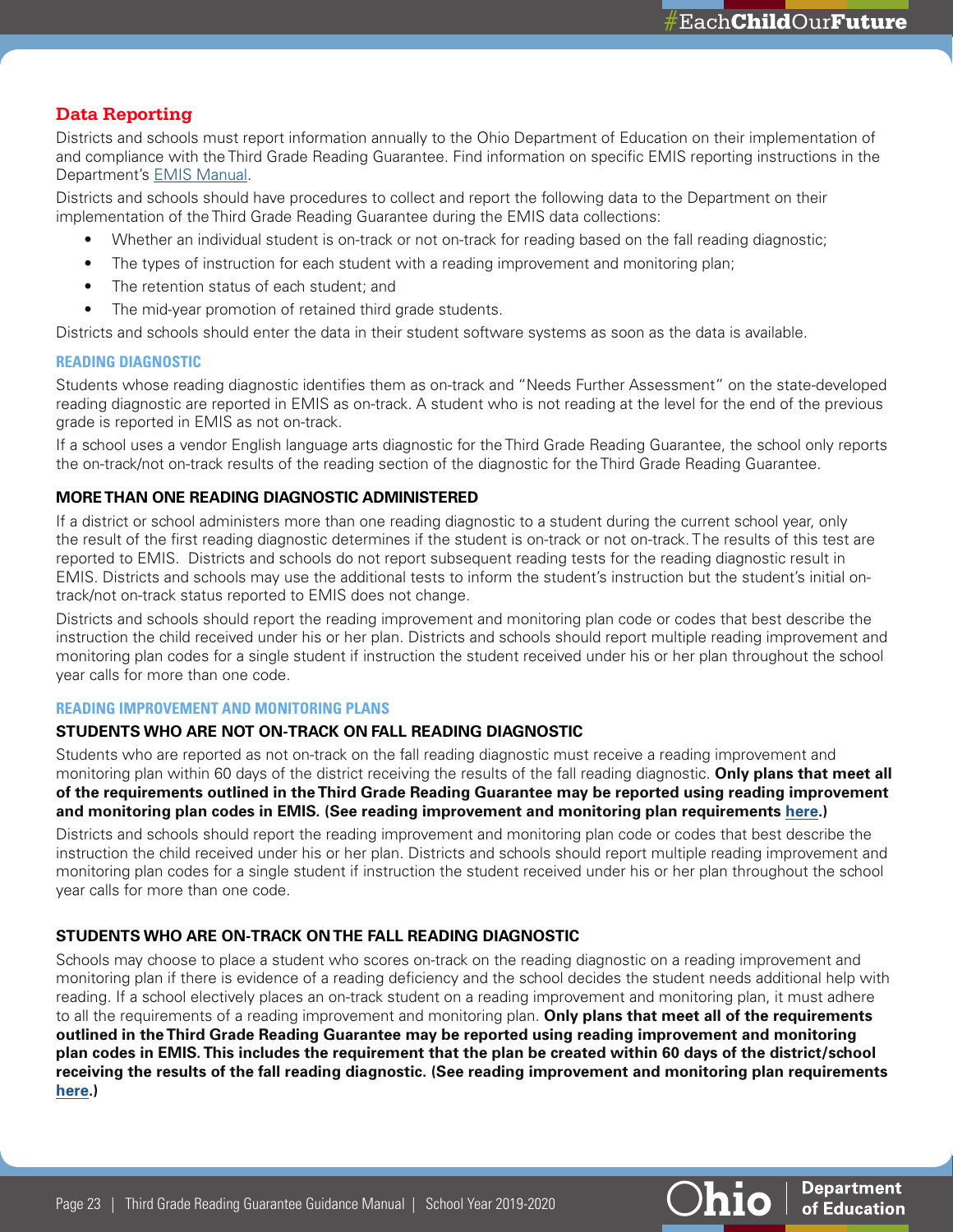<span id="page-23-0"></span>**Frequently asked question:** How should the interventions from a student's reading plan that do not meet all of the requirements of a reading improvement and monitoring plan be reported in EMIS?

#### **Answer:**

If a student is provided a reading plan that does not meet all of the requirements of a reading improvement and monitoring plan, the plan may be reported in EMIS using the Academic Intervention Codes (151490-Summer; 152330-School Year) in the Student Program (GQ) Record, as long as the plan meets the requirements associated with Academic Intervention Codes (provided below). Some examples of RIMP requirements not met include: the plan was not created within 60 days of receiving the results of the student's fall reading diagnostic, the plan was not created in collaboration with the student's parent or guardian and classroom teacher, or any of the other requirements outlined here.

EMIS Manual description of Academic Intervention: For purposes of EMIS reporting, the Ohio Department of Education has defined academic intervention services (formerly called student intervention services) as supplemental instructional services that are based on reliable educational research and systematically offered to all students who are struggling with grade-level academic content. Supplemental instruction includes, but is not limited to, services such as tutoring, extended-day instruction, additional classroom teachers/aides, summer school, etc. It does not refer to the additional help that is regularly provided on an ad hoc basis in the normal course of teaching.

Guidelines for assigning academic intervention codes.

- A. First, for a student to be coded as receiving "Academic Intervention," both of these conditions must be met:
	- 1. The student receiving the intervention is at risk of not scoring at least proficient on one or more of Ohio's State Tests or has already scored at less than proficient on one or more of these tests; OR The student is an underachieving accelerated learner.
	- 2. The interventions the student receives are designed to reduce nonacademic or academic barriers to that student's academic achievement. (For example, reducing nonacademic barriers might include strategies that target a specific student's problems with discipline, truancy or mobility.)
- B. If both 1 and 2 above are true, then two of the following three conditions also must be true:
	- 1. The intervention is in addition to the regular classroom activities conducted during the school day or school year. For example, summer school activities would meet this condition if at least one of the two conditions below also is true.
	- 2. The intervention extends beyond the school's normal course offerings and is unlikely to occur in routine teaching and learning pedagogy (including those learning activities called for in IEPs).
	- 3. The student does not receive grades or credit accrual for the learning activities taking place within the intervention.



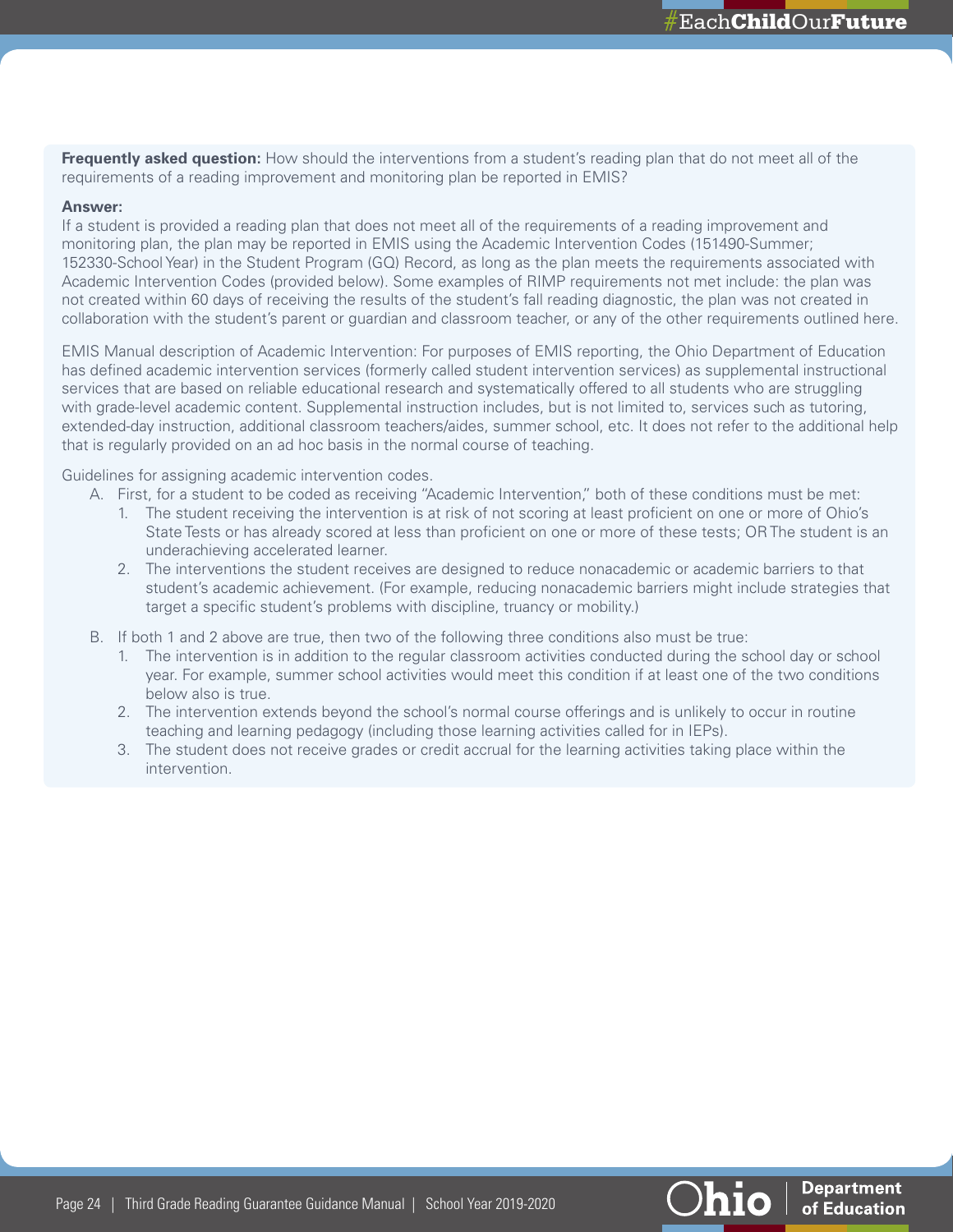**Department** 

of Education

hio.

#### <span id="page-24-0"></span>**RETENTION STATUS**

#### **ALL STUDENTS**

Districts and schools report the retention status option for every student that best describes the student's retention status on the first day of the current school year.

# **FOURTH GRADE STUDENTS AND RETAINED THIRD GRADE STUDENTS**

If a student was enrolled in third grade the previous school year, the district or school reports the retention status code, as of the first day of the current school year, that describes the following:

Why the student is being promoted to grade 4:

- The student met the promotion score on the state assessment;
- The student did not meet the reading requirement in the Third Grade Reading Guarantee, but was not retained due to adequate performance on one of the Third Grade Reading Guarantee alternative assessments; or
- The specific exemption to retention the student qualified for.

#### **OR**

Why the student is retained in grade 3:

- The student did not meet the requirements of the Third Grade Reading Guarantee;
- The student demonstrated adequate performance on a Third Grade Reading Guarantee alternative assessment but was retained for other reasons; or
- The student was retained for reasons other than the Third Grade Reading Guarantee.

#### **MID-YEAR PROMOTION OF A RETAINED THIRD GRADE STUDENT**

Retained third grade students that are promoted to fourth grade mid-year are reported in EMIS with Grade Level "04" and the effective date of the mid-year promotion. For example, if a retained third grade student meets the requirements of the district's mid-year promotion policy and is promoted to grade 4 on Nov. 1, 2018, the student will be reported with Grade Level "04," effective date of Nov. 1, 2018.

# **Chartered Nonpublic Schools**.

#### **GENERAL GUIDANCE - [ORC 3301.163](http://codes.ohio.gov/orc/3301.163)**

Beginning in the 2015-2016 school year, any third grade student who attends a chartered nonpublic school with a scholarship awarded under the EdChoice Scholarship or the Cleveland Scholarship is subject to the Third Grade Reading Guarantee retention provision, including the exemptions prescribed by law.

In addition, each chartered nonpublic school that enrolls students with scholarships awarded under the EdChoice Scholarship or Cleveland Scholarship must adopt policies and procedures for annually assessing the reading skills of those K-3 students. If a student is identified as reading below grade level, the school must notify the parents of this deficiency and the potential for retaining the child in third grade. The school also must provide intensive reading instruction services to the student.

#### **CHARTERED NONPUBLIC SCHOOLS AND ASSESSMENTS FOR SCHOLARSHIP STUDENTS**

Recent changes in Ohio law changed the testing of state scholarship students enrolled in chartered nonpublic schools. Beginning in the 2019-2020 school year, any chartered nonpublic school that enrolls students participating in state scholarship programs may administer an alternative standardized assessment determined by the Department instead of Ohio's State Tests in grades 3-8.

For grade 3 scholarship students assessed in English language arts, schools may administer the state grade 3 English language arts test, an approved Third Grade Reading Guarantee alternative assessment, or both. If a chartered nonpublic school decides not to administer the state grade 3 English language arts test to its scholarship students, then the school may administer an approved Third Grade Reading Guarantee alternative assessment twice during the school year and once during the summer.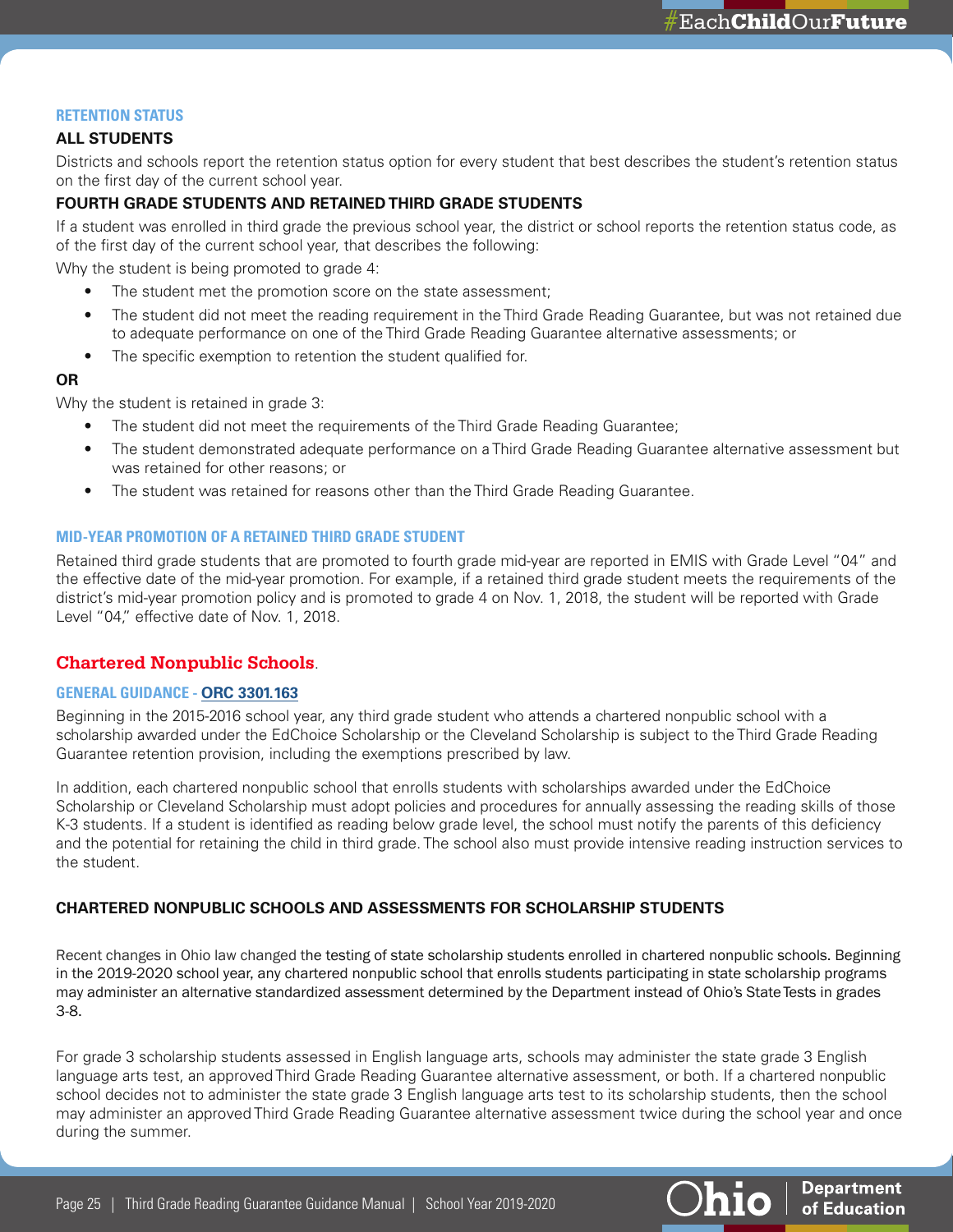#### **RETENTION PROVISION - [ORC 3301.163\(A\)](http://codes.ohio.gov/orc/3301.163)**

Beginning July 1, 2015, any third grade student attending a chartered nonpublic school on an EdChoice Scholarship or a Cleveland Scholarship is subject to the Third Grade Reading Guarantee retention provision under division (A)(2) of ORC 3313.608, including the exemptions outlined in that division. See those below.

Only students enrolled in chartered nonpublic schools using EdChoice or Cleveland Scholarships are subject to this provision. The Third Grade Reading Guarantee retention provision uses the promotion score from Ohio's grade 3 English language arts test. The exemptions to retention apply to:

- A student who is an English learner enrolled in U.S. schools for less than three full school years and has had less than three years of instruction in English as a Second Language program.
- A student whose IEP or Individual Services Plan specifically exempts the student from retention under the Third Grade<br>Reading Guarantee (more information is available in the [Students with Disabilities](#page-19-0) section of this man
- A student who demonstrates an acceptable level of performance on an [alternative reading assessment](http://education.ohio.gov/Topics/Learning-in-Ohio/Literacy/Third-Grade-Reading-Guarantee/Third-Grade-Reading-Guarantee-District-Resources/Third-Grade-Alternative-Reading-Assessments) approved by the Ohio Department of Education. More information on alternative reading assessments is available on the [Department's website;](http://education.ohio.gov/Topics/Learning-in-Ohio/Literacy/Third-Grade-Reading-Guarantee/Third-Grade-Reading-Guarantee-District-Resources/Third-Grade-Alternative-Reading-Assessments)
- A student whose IEP shows the student received intensive remediation in reading for two years, and the student was previously retained in any of grades kindergarten through grade 3; and
- A student who received intensive remediation for two years and was previously retained in any of grades kindergarten through grade 3.\*\*

\*\*A student who is promoted under this exemption must continue to receive intensive reading instruction in grade 4. This instruction must include an altered instructional day that includes specialized diagnostic information and specific research-based reading strategies for the student that have been successful in improving reading among lowperforming readers.

## **REPORTING GUIDANCE - [ORC 3301.163\(B\)](http://codes.ohio.gov/orc/3301.163)**

Each chartered nonpublic school that enrolls students in any of grades kindergarten-3 and that enrolls students under the EdChoice Scholarship Programs or Cleveland Scholarship Programs must adopt policies and procedures for the annual assessment of the reading skills of those K-3 students. Schools may use the state-developed reading diagnostic assessment, an assessment from the [approved comparable reading diagnostic list](http://education.ohio.gov/Topics/Learning-in-Ohio/Literacy/Third-Grade-Reading-Guarantee/Third-Grade-Reading-Guarantee-District-Resources/Reading-Diagnostic-Assessments) or a non-Department approved diagnostic assessment to meet this requirement. For each student identified as having reading skills below grade level, the school must do the following:

- a. Provide to the student's parent or guardian, in writing, all of the following:
	- I. Notification that the student has been identified as having a deficiency in reading;
	- II. Notification that if the student does not attain the promotion score designated under division (A)(3) of ORC 3301.0710 on Ohio's third grade English language arts test or an alternative reading assessment approved by the Ohio Department of Education, the student will be retained, unless the student is exempt.
- b. Provide intensive reading instruction services, as determined appropriate by the school, to each student identified as reading below grade level.

#### **READING DIAGNOSTIC GUIDANCE - [ORC 3301.163\(C\)](http://codes.ohio.gov/orc/3301.163)**

Each chartered nonpublic school subject to ORC 3301.163 annually must report to the Department the number of students identified as reading at grade level and the number of students identified as reading below grade level. Schools will report student-level data through the online scholarship system. For questions or assistance, please contact the Office of Nonpublic Educational Options at Chartered.nonpublic.schools@education.ohio.gov.

#### **CHARTERED NONPUBLIC SCHOOLS WITH AT LEAST 65 PERCENT OF STUDENT ENROLLMENT USING STATE SCHOLARSHIP PROGRAMS**

According to ORC 3301.0711(K)(1)(a), each chartered nonpublic school for which at least 65 percent of total enrollment are studen*ts who are participating in state scholarship programs (Ed Choice Scholarship Program, Cleveland Scholarship Program, Tutoring Scholarship Progra*m, Jon Peterson Scholarship Program or Autism Scholarship Program — high school only) must administer the state assessments or an alternative assessment approved by the Ohio Department of Education to all its students. Schools must administer the grade 3 English language arts test or an alternative reading assessment approved by the Ohio Department of Education to all of their students if they meet this criteria. However, only students awarded the EdChoice Scholarship or the Cleveland Scholarship are held to the Third Grade Reading Guarantee's retention provision.



**Department** of Education